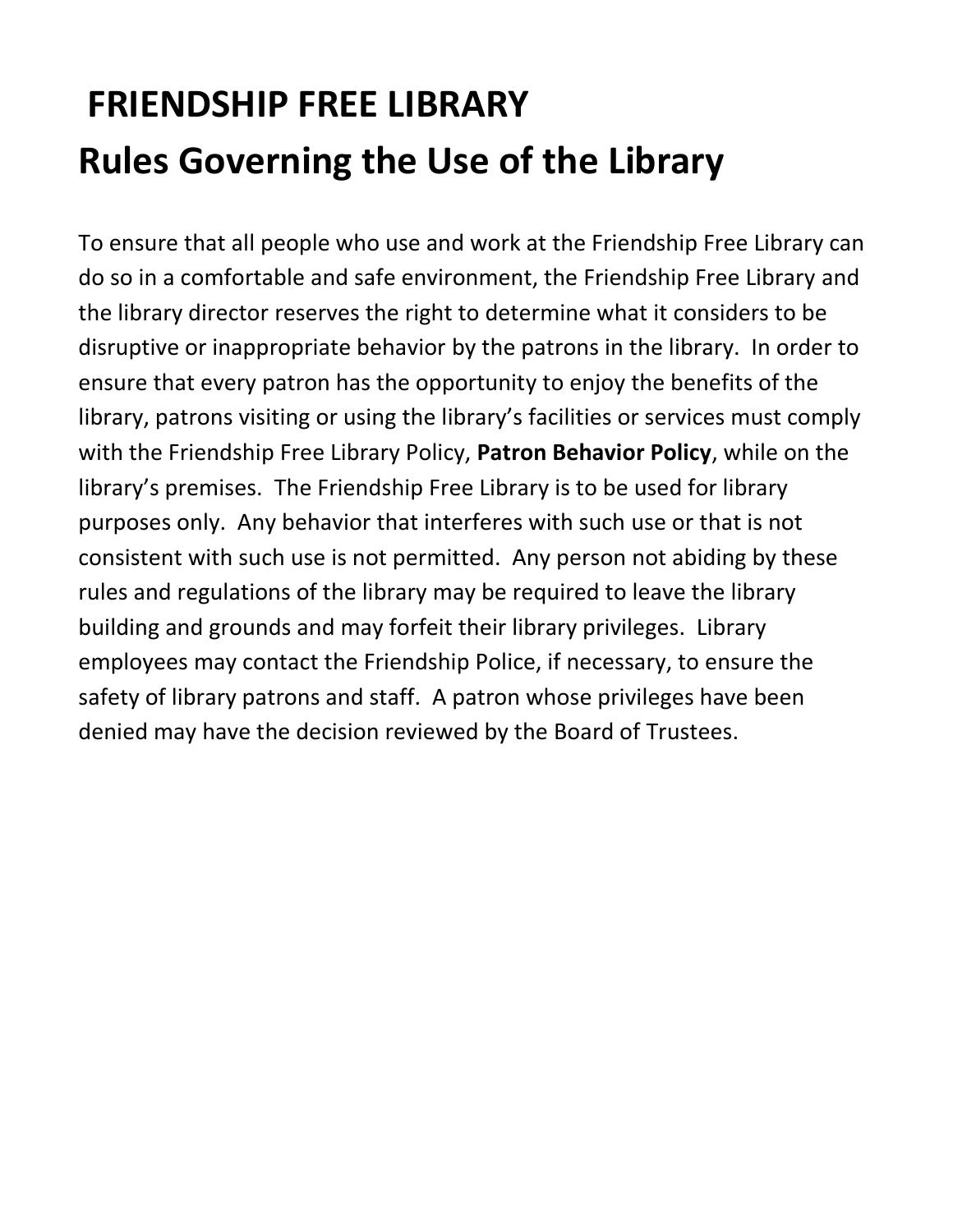#### **Patron Behavior Policy**

- Patrons cannot be under the influence of alcohol or drugs in the library building or on library grounds.
- No leaving young children unattended.
- No interfering with library staff's performance of their duties.
- No weapons of any kind are permitted in the library.
- No blocking entrances, exits or library aisles so that access to library materials and services is prevented.
- No entering employee workspaces or office areas without authorization.
- Permission must be obtained from the staff before going downstairs for any purpose. This includes use of the restroom.
- No physical abuse or assault, including hitting, kicking, fighting or challenging others to fight.
- No bullying of any kind.
- No running/jogging, no jumping, no cartwheels and no somersaults.
- No annoying other patrons by talking, gesturing, touching, taking their belongings or otherwise interfering with their ability to read, study, contemplate, or otherwise use the library.
- No backpacks, tote bags, or shopping bags in the library. All backpacks, tote bags, or shopping bags must be left in the area at the top of the stairs before entering the library, and the library is not responsible for any damage to or the theft of these items.
- No eating or drinking in the library.
- Patrons will leave the library in the same condition as they found it. Pick up after yourself.
- No displaying print or non-print materials of an offensive nature to others.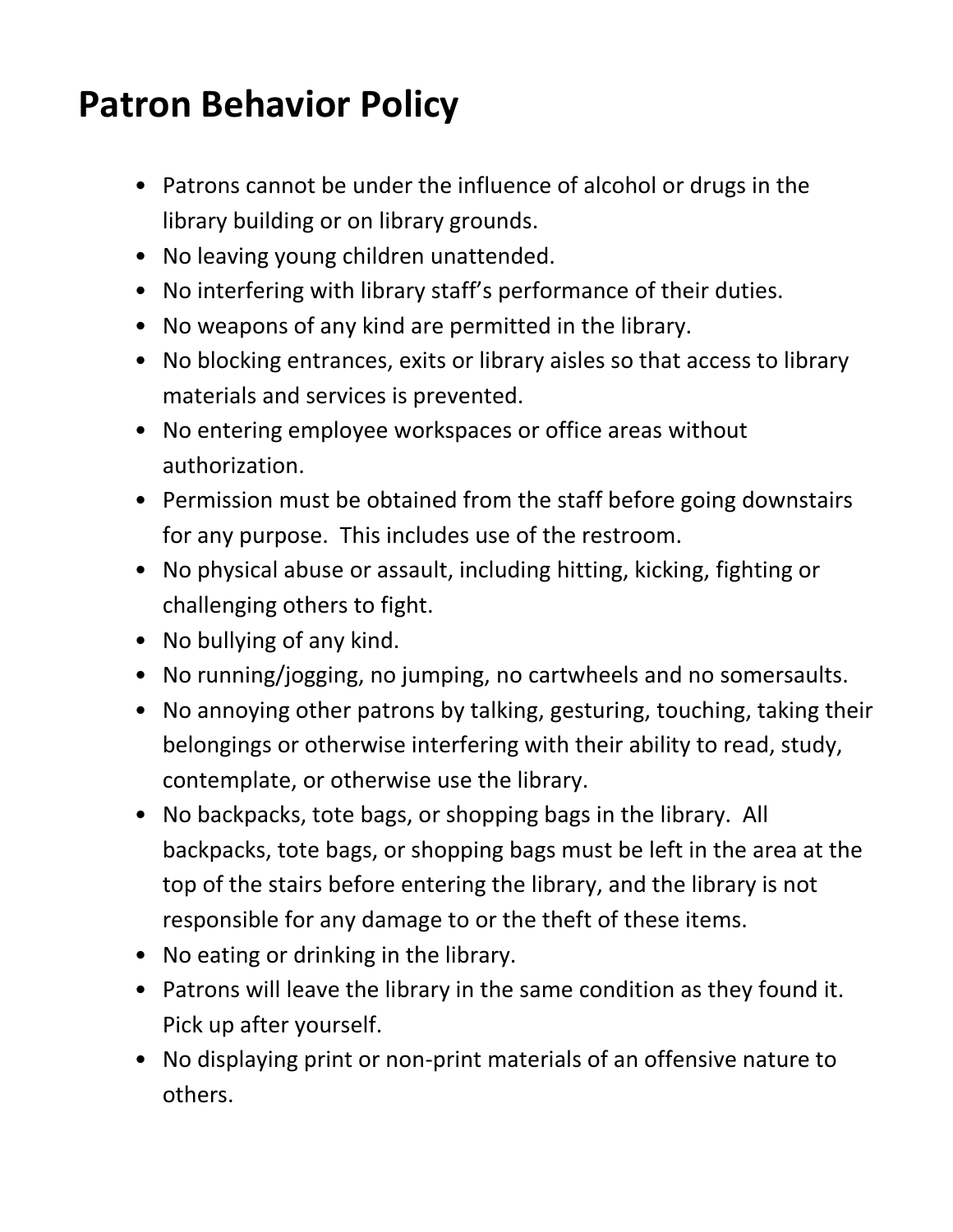- No singing, no yelling, no talking loud, no using inappropriate language or playing audio equipment so that others can hear it or behaving in a manner that can reasonably be expected to disturb others.
- No lying on the floor or sleeping.
- No presenting offensive and/or pervasive odors which are disturbing to others.
- No smoking or using tobacco or tobacco products in the library building or on the library grounds. Tobacco products should not be visible in the library or on the library grounds.
- No pets or animals other than service animals are allowed in the library.
- No entering the building without shirt and shoes.
- No using rollerblades, roller-skates, skateboards or other sports equipment in the library building or on library grounds.
- No entering the library with bicycles, shopping carts, or other bulky items excluding items necessary to assist individuals with disabilities.
- No entering the library if you have an infectious or highly contagious disease.
- No entering the library if you have an infestation of parasitic insects at home or on your person (lice, fleas, bed bugs, etc.). If you do enter the library and it is suspected or confirmed that you have an infestation of parasitic insects you will be asked to leave the library and you will not be able to return to the library until there is verification from either the Allegany County Health Department or an exterminator that you no longer have an infestation of parasitic insects at your home or on your person. If you let other library patrons use items you have checked out from the library while you have the infestation of parasitic insects, those patrons will also be asked to leave the library and they cannot return until they have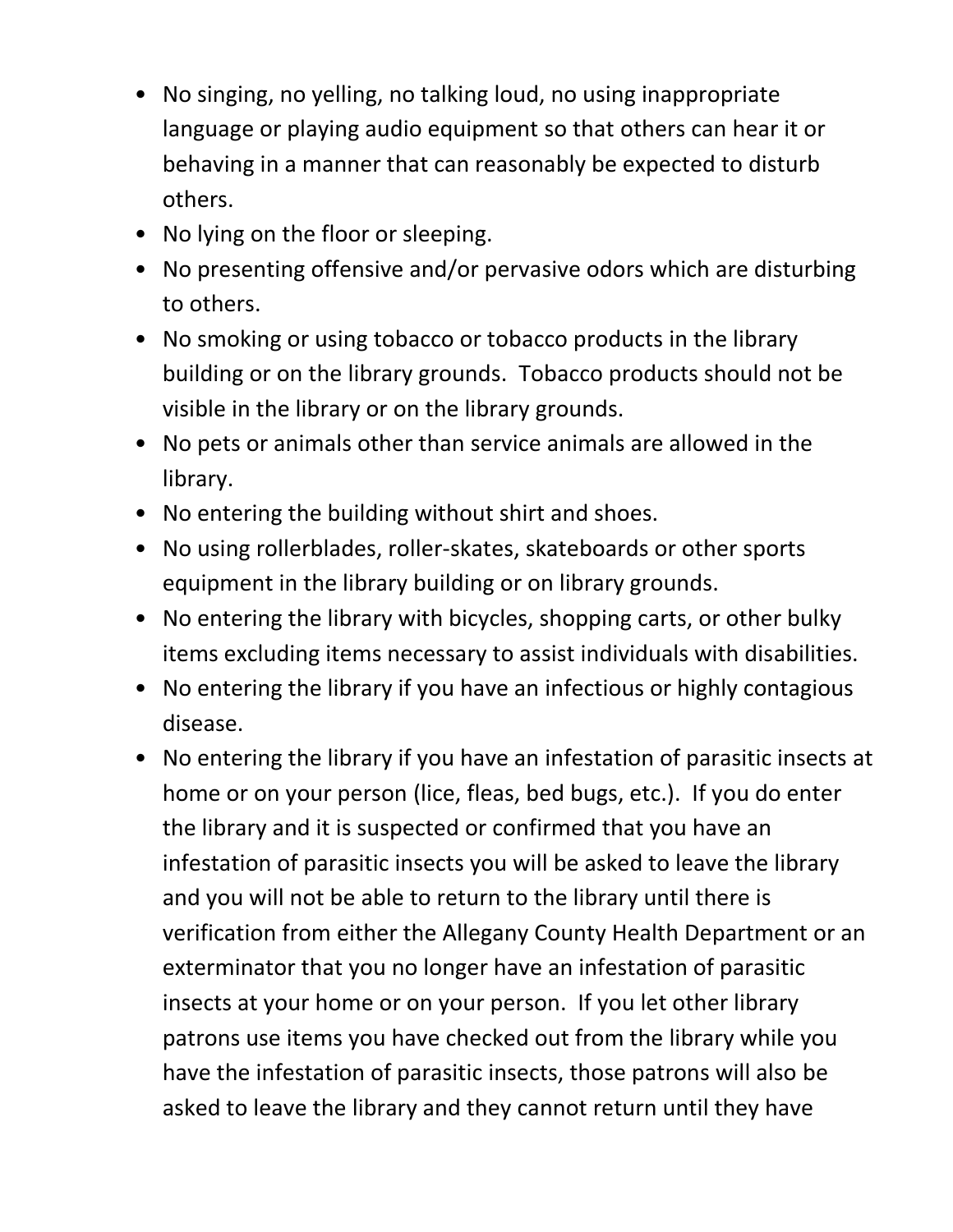verification from either the Allegany County Health Department or an exterminator that they no longer have an infestation of parasitic insects at their home or on their person. If the library incurs a charge by an exterminator because of an infestation of parasitic insect that you introduced into the library, you will be asked to reimburse the library for charges it incurred to eradicate the infestation of parasitic insects.

• If you damage or stain any of the furniture in the library, you will be charged a fee to have said furniture cleaned, repaired or replaced.

#### **The following behavior is not allowed and will result in criminal charges.**

- Engaging in any illegal activity while in the library building or on the library grounds.
- Loud, abusive, aggressive, threatening, violent or obscene language and/or behavior (Disorderly Conduct- NYS Penal Law Section 240.20).
- Destroying or damaging library books, library materials, furniture or other property (Criminal Mischief- NYS Penal Law Section 145.00).
- Using or distributing drugs (Criminal Possession of a Controlled Substance- NYS Penal Law Section 220.03 & 220.06).
- Theft of library materials (Petit Larceny- NYS Penal Law Section 155.25).
- Tampering with, altering, editing or damaging computer hardware and/or software (Computer Tampering- NYS Penal Law Section 156.20).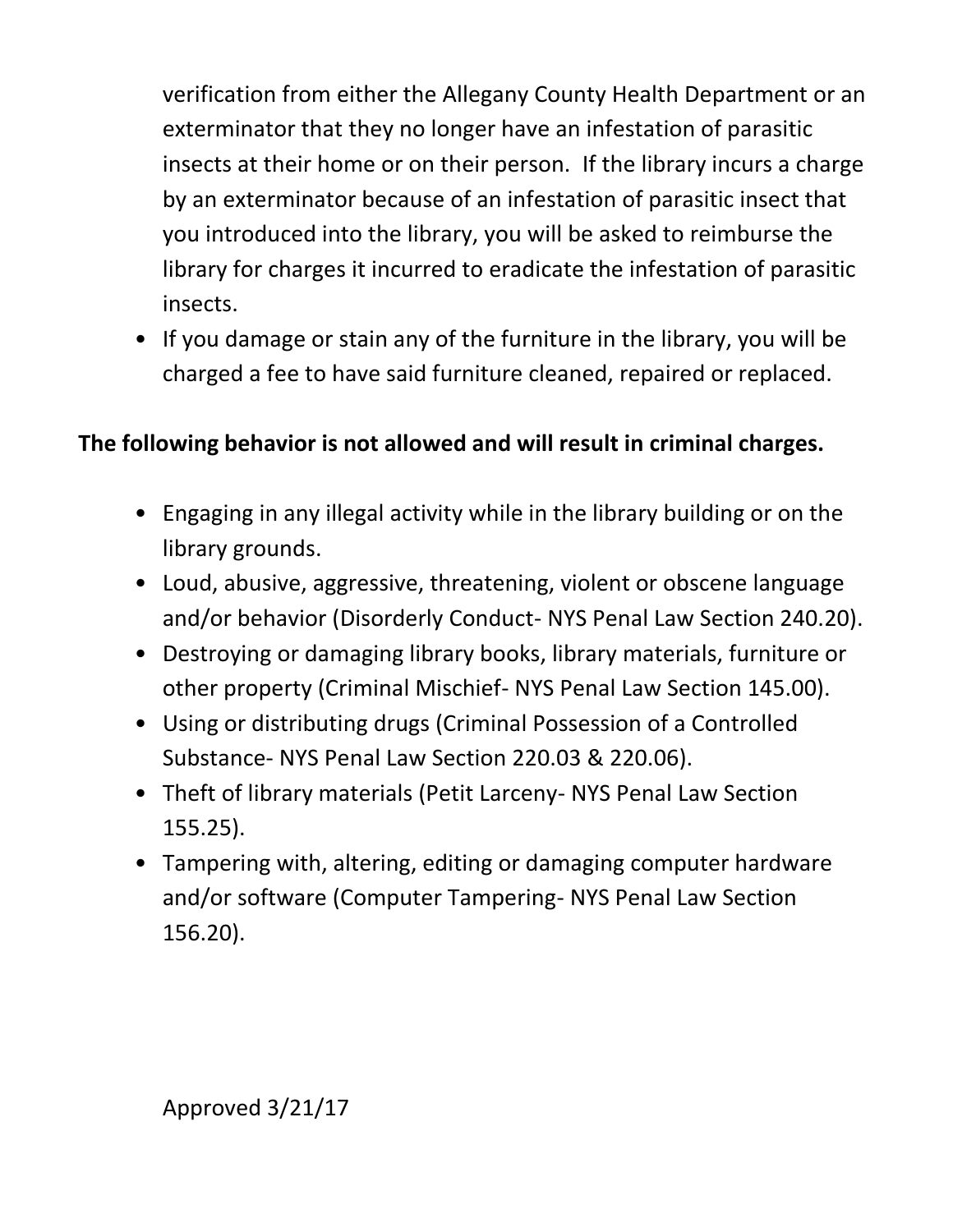# **Unattended Child and Child Safety Policy**

The Friendship Free Library is dedicated to providing a welcoming, safe environment to patrons of all ages; and wholeheartedly encourages children to use its facilities and services. However, the Friendship Free Library is a public building open to all members of the public and therefore the library cannot be considered a safe place for unattended children. Parents, guardians, or caregivers are solely responsible for the supervision, welfare, and behavior of children in the library.

The purpose of this policy is to inform parents, guardians, and caregivers that the library cannot ensure their children's safety if left unattended and to provide guidelines in the event a child is left unattended in the library.

- Library staff will not assume responsibility for the safety and wellbeing of any child.
- Young children should always be accompanied by a parent, guardian, or assigned caregiver who is in the immediate vicinity and within line of sight of the child.
- Children may use the library on their own in accordance with the Patron Behavior Policy, in order to select materials, complete school assignments or attend a library program.
- Library facilities are not designed or licensed to provide basic childcare needs or emergency care. The library is not a free daycare center.
- Library staff may not drive children to any location, even at the request of the parent, guardian, or caregiver.
- Library staff is not responsible for the safety and well-being of children left at the library at closing time.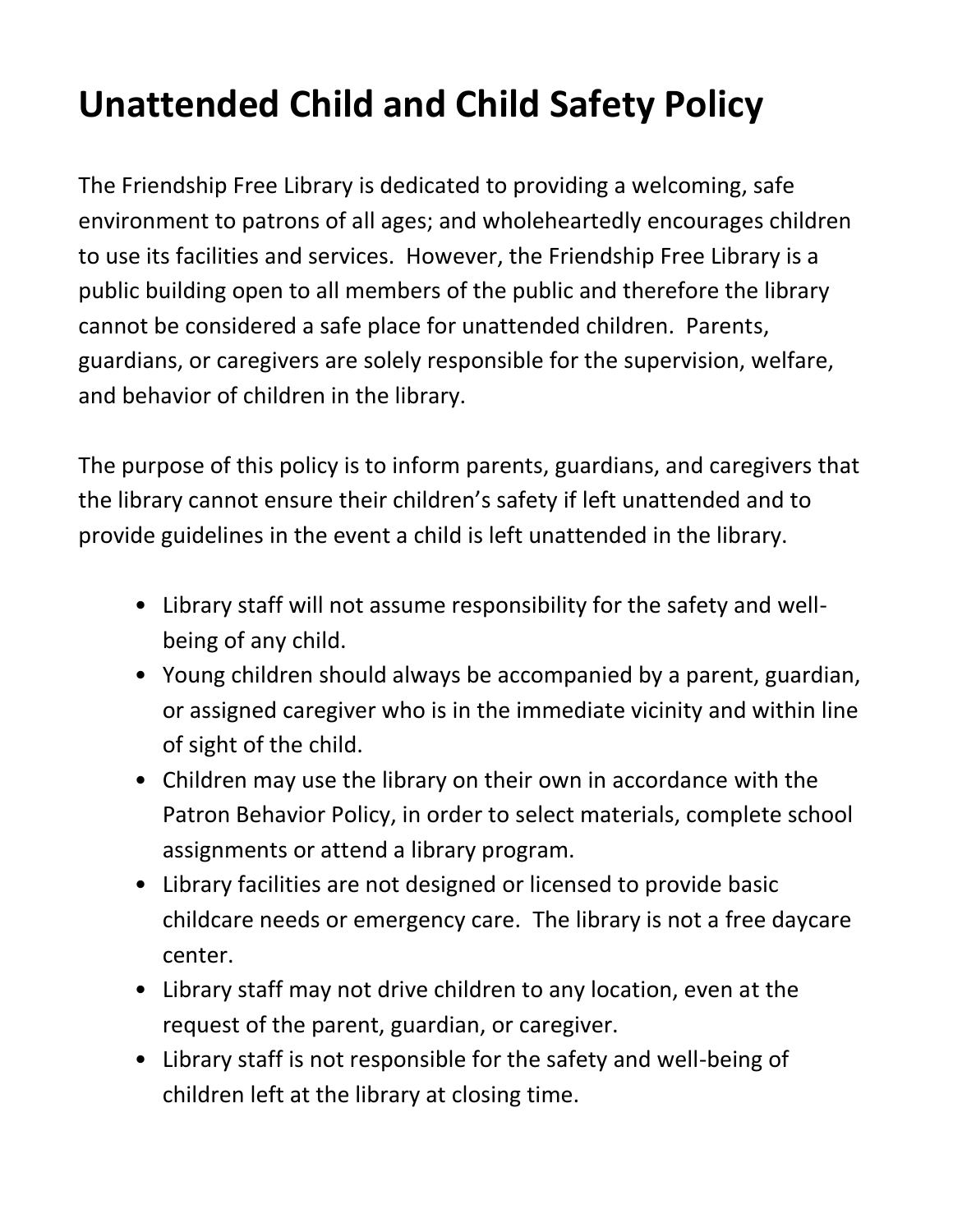• Parents should be aware that children who violate the rules of the library may be asked to leave the premises whether they are accompanied by a parent, guardian, or assigned caregiver or not.

Any child left unaccompanied for an extended period of time may be approached for information concerning his/her parent, guardian, or assigned caregiver's availability and informed of the library's policy. If the situation continues, the appropriate law enforcement agency will be notified. If a child is left unattended at the time of closing, and all attempts to reach the parent, guardian, or assigned caregiver have failed, the appropriate law enforcement agency will be called.

#### **THIS POLICY WILL BE ENFORCED AT THE DISCRETION OF THE LIBRARY DIRECTOR ON BEHALF OF THE LIBRARY BOARD OF TRUSTEES.**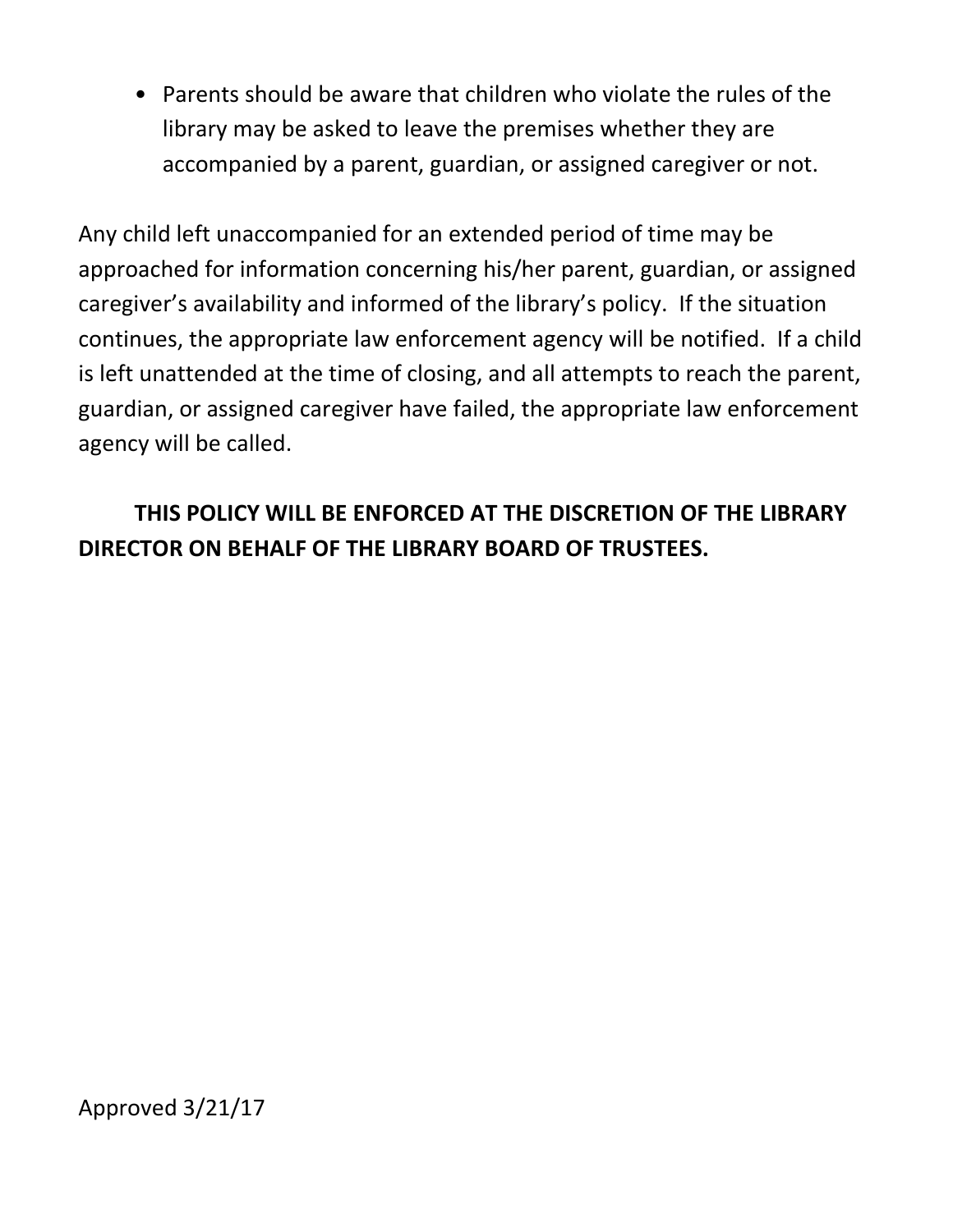## **Public Computer Use Policy**

The library provides Public Access Computers for patrons. The library provides free wireless access for use with your own devices. Use of the library's wireless network requires that you agree to our usage policy.

Access to the library's computer equipment and the Internet is a privilege, not a right. Failure to comply with library policies and procedures may result in forfeiture of the use of library equipment, Internet access or general library privileges.

Acceptable use of the Friendship Free Library's electronic resources, whether networked or wireless, includes, but is not limited to, the following:

- You must have a current library card.
- If you have outstanding materials or fines you cannot use the computers.
- Users shall not change any settings or backgrounds.
- Users shall not use the library's electronic resources for illegal or criminal use.
- Users shall not harass, libel, slander or maliciously offend others.
- Users must respect the legal protection provided by copyright and license to programs and data.
- Users shall be responsible for any damage they cause to library equipment.
- Users shall not develop or use programs that infiltrate, damage or alter the software components of a local or remote computer or computing system.
- Users cannot install software on any library computer.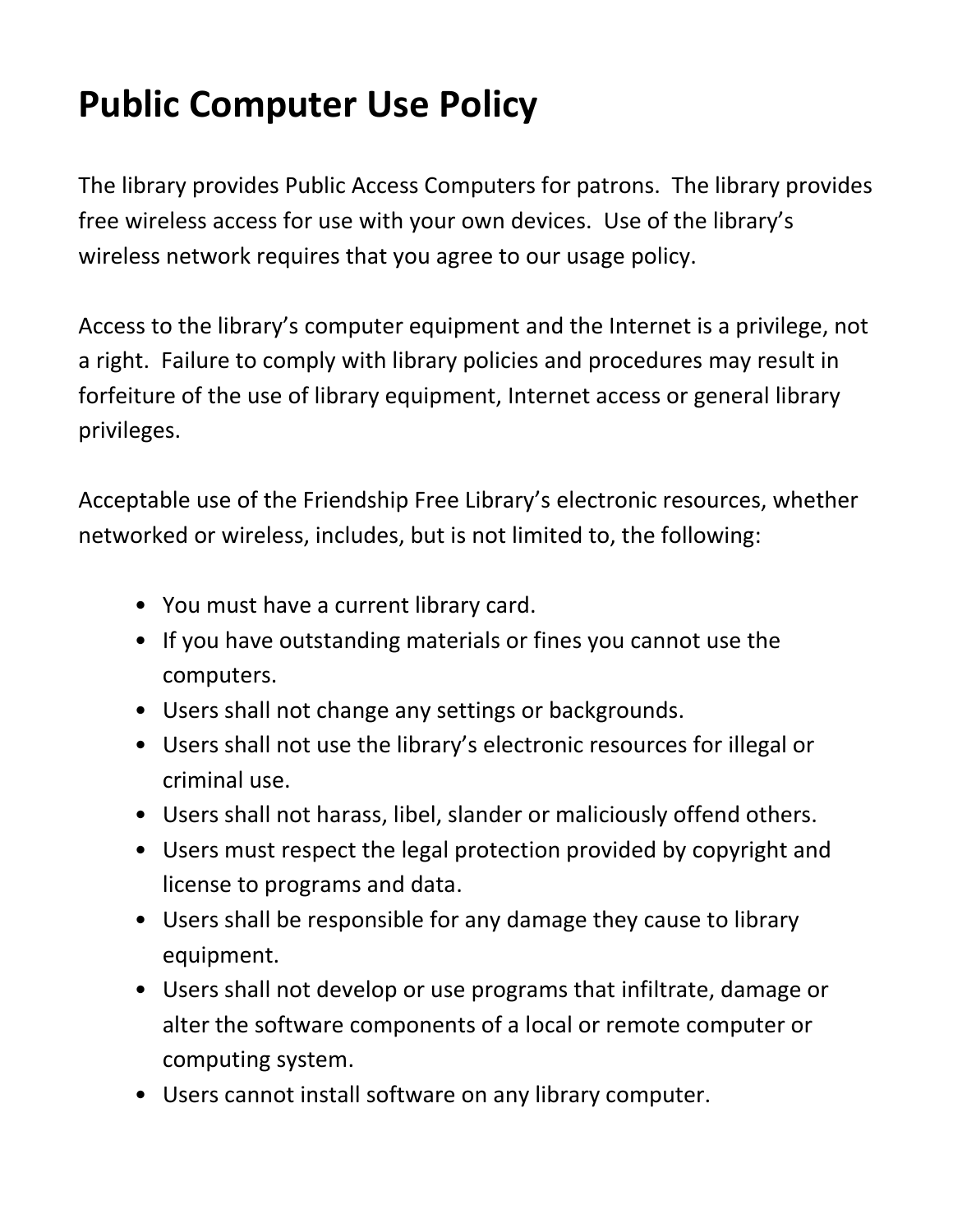- Any attempt to circumvent security or computer management software will result in loss of computer privileges.
- Users shall not intentionally seek information on or use computer accounts, access codes, data, files, or network identification numbers assigned to others.
- Use of computers in the library to view, display or disseminate pornography or materials that are obscene or harmful to minors is prohibited, and it will immediately result in loss of your computer privileges.
- We reserve the right to limit the number of people at each computer station.
- Users must respect the privacy of others.
- To maintain an area computer users are comfortable working in, all patrons are required to behave in a manner that preserves the relative security and privacy of all. While waiting for a computer to become available patrons should wait outside the computer area. Loitering in the area of the computers is not respectful of the privacy of others and patrons will be asked to remove themselves from the area. Remain an appropriate distance behind computer users, respect the one person per computer rule, and do not observe other's work.
- Public Access Computers maintained by the library are configured to remove all locally-saved user information at the end of each session.
- The library cannot guarantee the privacy or security of information transmitted via library computers. We urge all Internet users to be very cautious in using library computers to transmit important personal information such as social security numbers, credit card numbers, bank account numbers, etc. The library assumes no responsibility for any financial or other losses which may result from the use of library computers.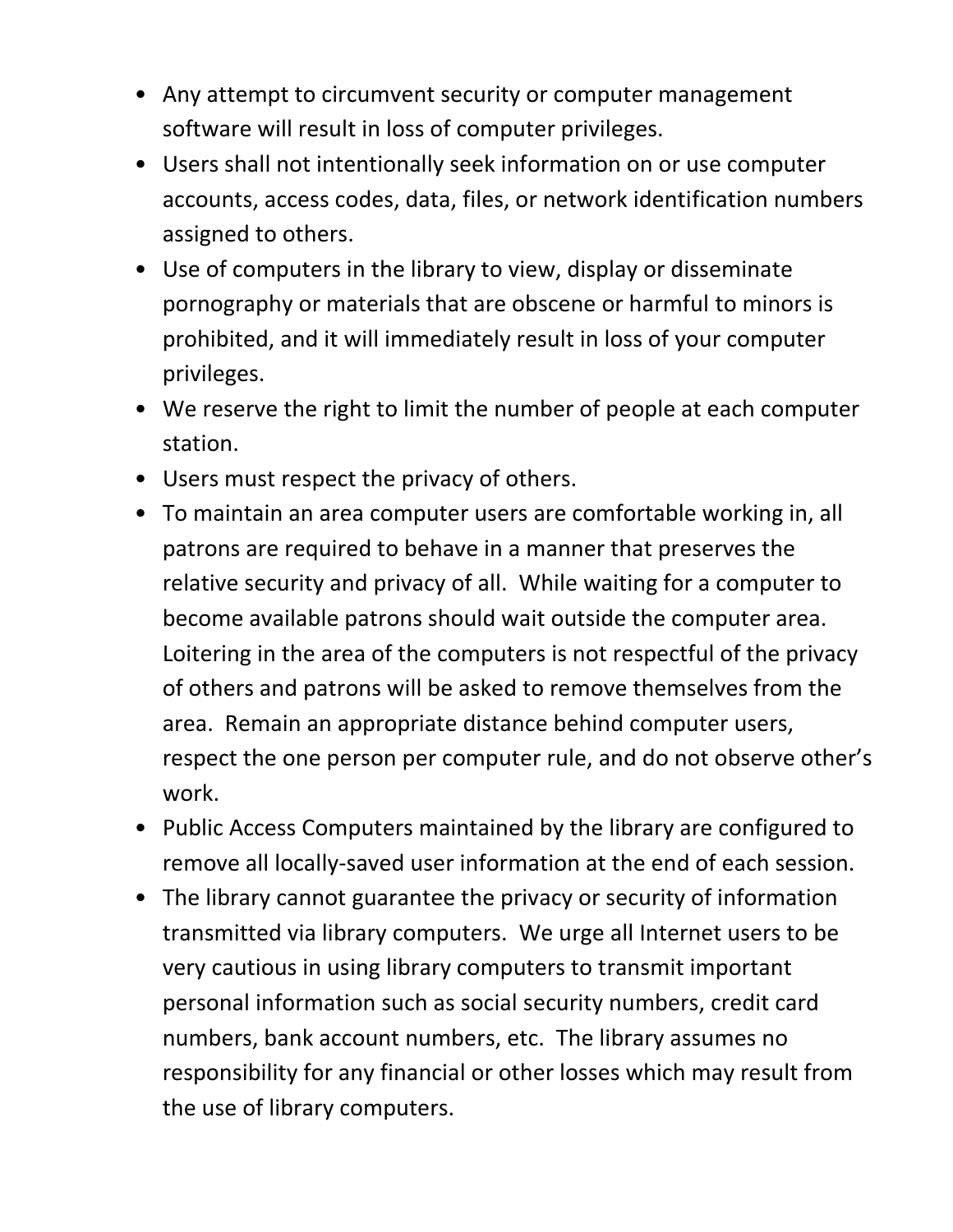- Most legitimate sites have written policies regarding privacy and use of submitted information. It is your responsibility to read and understand these policies.
- Children may use the computers in the adult section at the discretion of the library staff.
- All computers are available on a first-come, first-served basis.
- To ensure that everyone has equitable access to library computers, the library uses a sign-up system to facilitate management of library computers.
- Computer use is limited to a maximum of two 30 minute sessions per day. More time can be added at the discretion of the library staff.
- The library is not responsible for damage to personal property or loss of personal data from use of library equipment or software.
- Printing is available to patrons using computers in the library. Patrons must pay for every printed page they send to the printer (even if it is a mistake/accident) including each side of a double-sided document. This would also include any printing done on paper supplied by the patron.
- The cost of printing is 20¢ per page and 20¢ per side if printing double sided.
- While library staff will assist in accessing software provided for public use, we cannot provide in-depth personal instruction in the use of the Internet or personal devices.
- Library staff will not assist patrons with the set-up of their personal e-mail accounts.
- Library staff will not assist patrons to claim or redeem discounts, coupons, or free merchandise they may be entitled to. It is the patron's responsibility to know and understand how to do same.
- Downloading files from the internet is **not** permitted.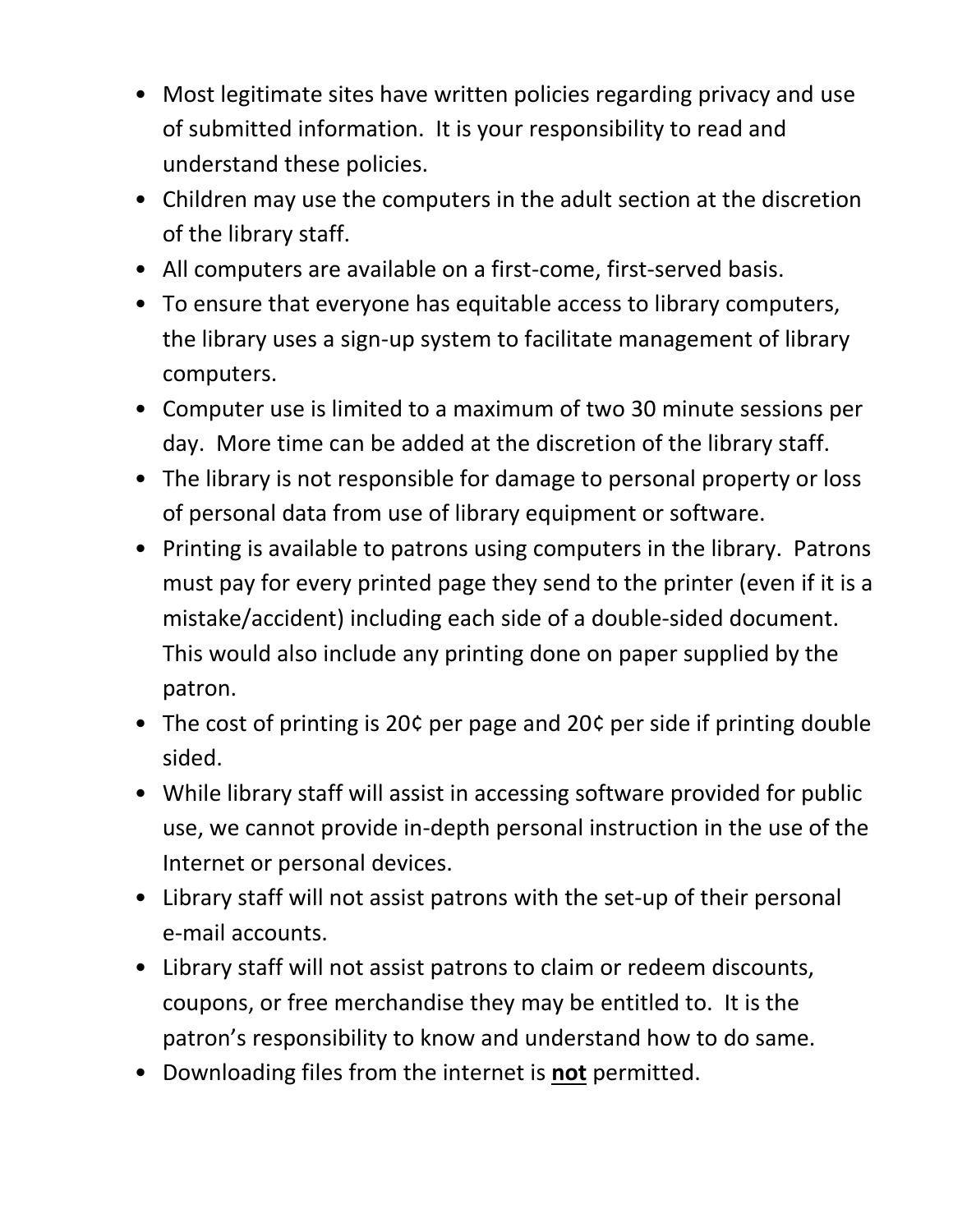## **Internet Safety and Minors at the Library**

Parents, guardians, and assigned caregivers are responsible for their children at all times while visiting the library. This includes responsibility for minor children's use of the Internet. To provide for the safety of our minor patrons the Friendship Free Library uses filtering to block websites that promote the following:

- Computer hacking
- Phishing (defined as a scam by which an e-mail user is duped into revealing personal or confidential information which the scammer can use illicitly)
- Fraud
- Tasteless and offensive materials considered inappropriate for public viewing
- Terrorism
- Spam
- Adult content and pornography
- Spyware

Computer filters cannot guarantee that all potentially objectionable material is removed. Friendship Free Library cannot guarantee that a user (minor or adult) will not get to an offensive site or will not be inadvertently exposed to one as all computers are placed in a public area. Additionally, parents, guardians, and caregivers are responsible for monitoring, supervising and deciding which Internet sites are appropriate for minors in their custody. Parents, guardians and caregivers are responsible for all direct electronic communication (e-mail, chat rooms or direct message service) in which minors in their custody participate.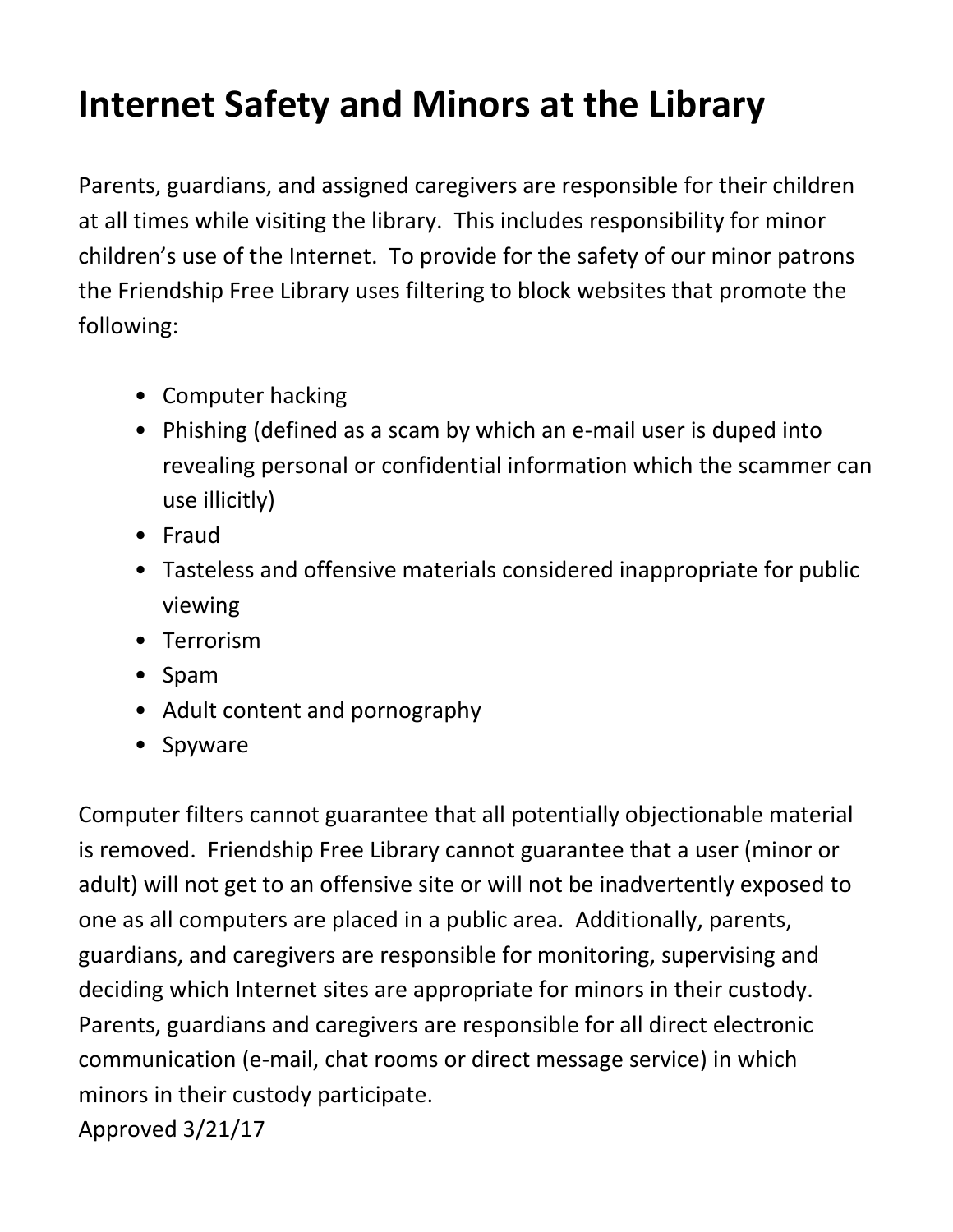## **Electronic Device Policy**

The Friendship Free Library is pleased to offer electronic devices to patrons. Patrons will be able to access the library wireless network with a library electronic devices, their own laptop or electronic device. All library wireless users must agree to abide by the library Electronic Device Use Agreement, Computer Guidelines and Internet Safety and Minors at the Library.

- Library electronics are for use within the library building only. They are not to be taken outside the building and will be considered stolen and the police will be notified.
- An eligible patron may borrow only one electronic device at a time.
- They are available on a first come, first served basis. They may not be reserved in advance.
- If a patron is not using the electronic device in an appropriate way, they will be asked to surrender the device to the library staff and may lose this privilege.
- Patrons may not alter, delete, copy, tamper with any software loaded on the electronic devices or otherwise change its existing configuration. Patrons may not install software on the devices.
- The library is not responsible for damage to an external device (i.e. a flash drive or other external device) or for the loss of data that may occur while the laptop is in use.
- Patrons that owe more than \$5.00 in library fees will be denied checkout of an electronic device.
- Audio and video files must be played with headphones.
- Under no circumstances should a borrower leave an electronic device unattended. The library will not be responsible for any stolen electronic devices even when it is used within the library.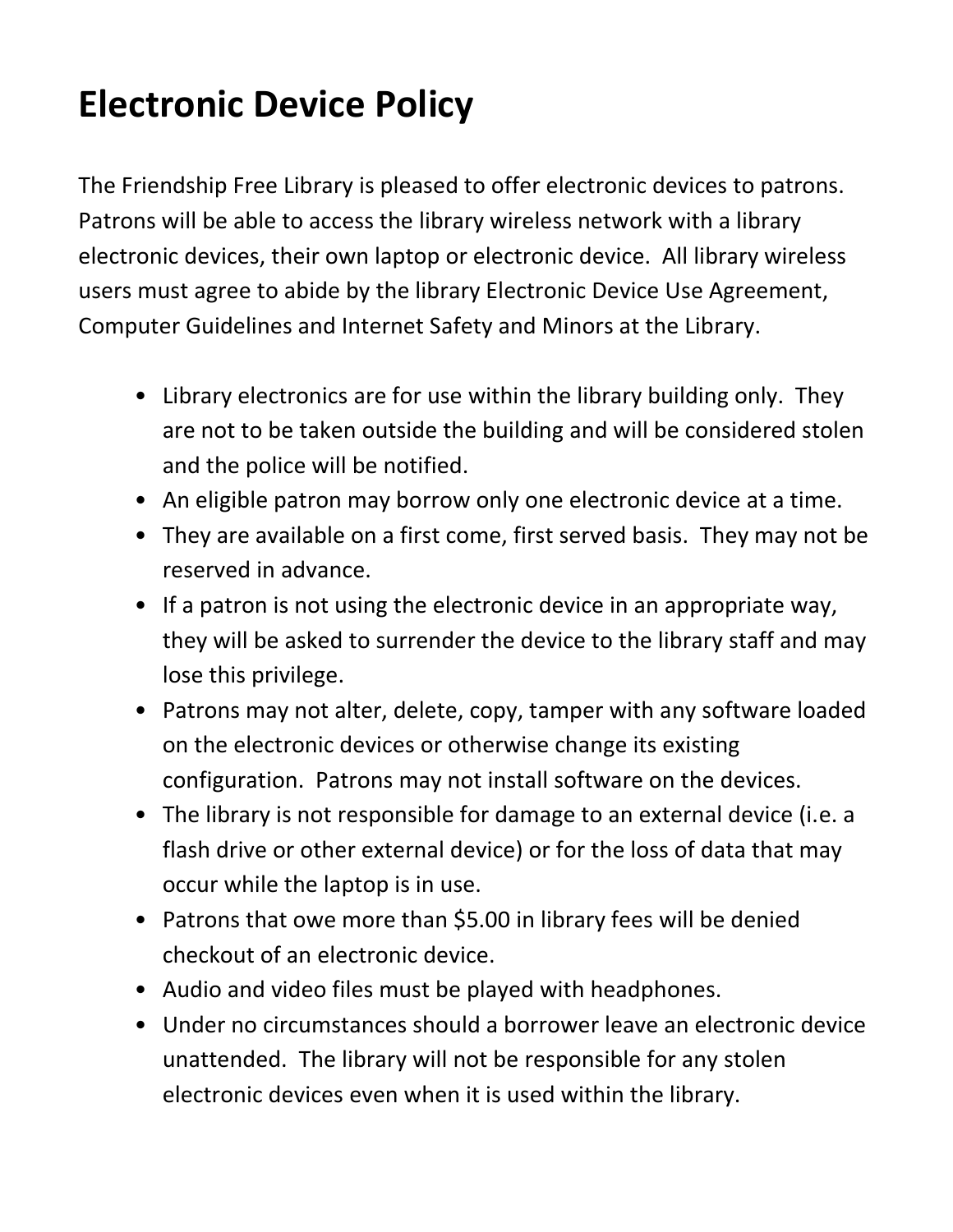• If an electronic device is lost and damaged the patron who damaged said device will be responsible for the cost of repair or cost of replacement of said damaged device. If the patron is a minor, the parents or guardian will be responsible.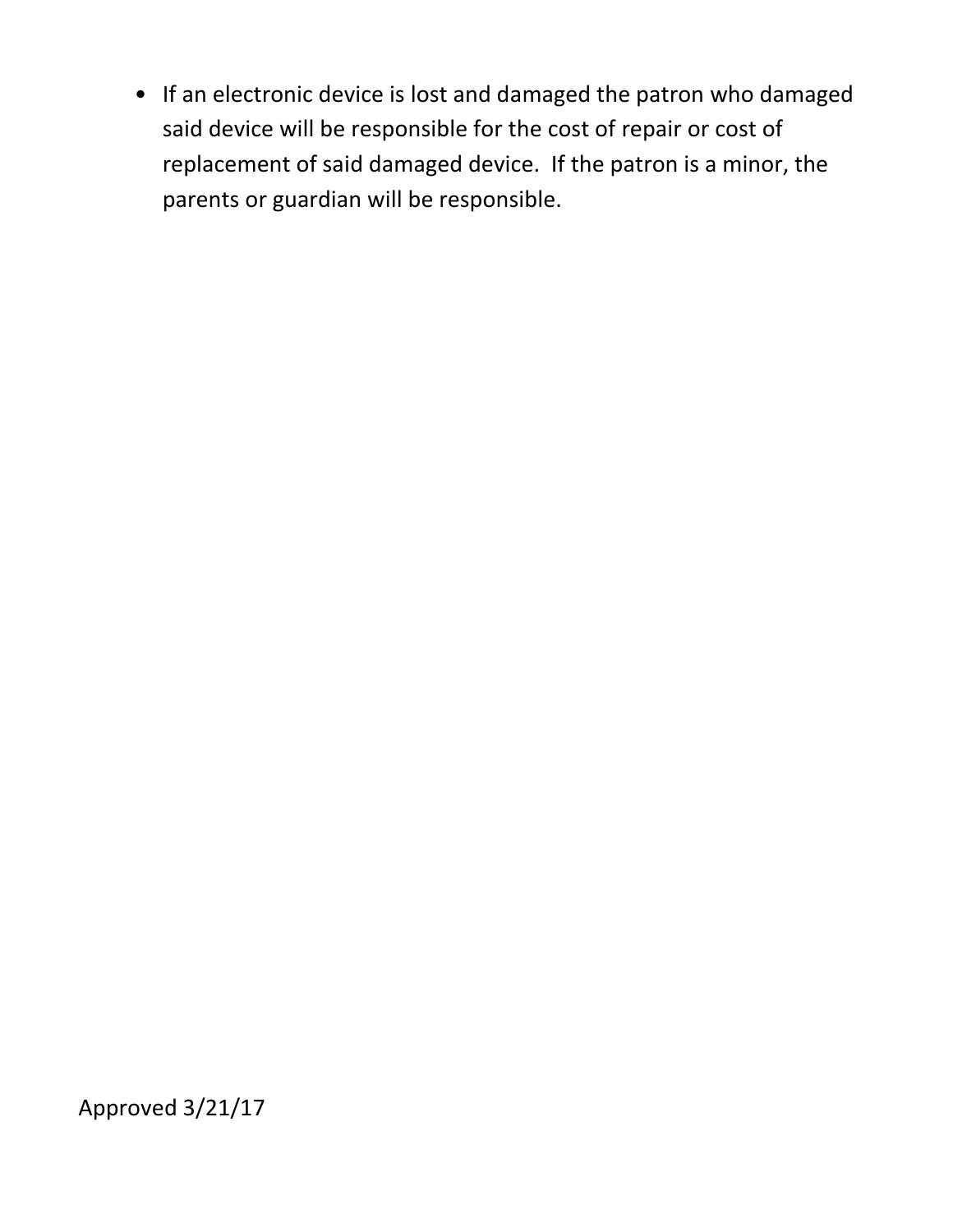## **Wireless Access Policy**

Patrons using wireless access provided by the Friendship Free Library are subject to Friendship Free Library Public Computer Use Policy and the Rules Governing the Use of the Library.

- The library's wireless network is open and non-secure.
- The Friendship Free Library is not responsible for any damage to personal equipment, software or data that may occur as a result of using the library's wireless network. It is highly recommended that you use anti-virus and firewall software and updated patches when accessing any wireless network.
- Response speed, bandwidth, the ability to connect to the wireless Internet network, and continuity of connection are not guaranteed. Wireless users may experience loss of signal from time to time and the library cannot take responsibility for loss of data. Frequent backup of important files is recommended.
- You must have your own wireless device with Wi-Fi capability. Patrons may not connect their own equipment to the library's computer network or to library computers by means of a wire or cable.
- You are responsible for knowing how to configure your own equipment and how to access wireless networks through your device's operating system. Library staff cannot configure, diagnose or modify a library patron's equipment. Staff cannot provide technical support of any kind.
- The library cannot guarantee the security of equipment owned by library patrons and is not responsible for the theft or damage of personal laptop computers and other devices. NEVER LEAVE YOUR EQUIPMENT UNATTENDED.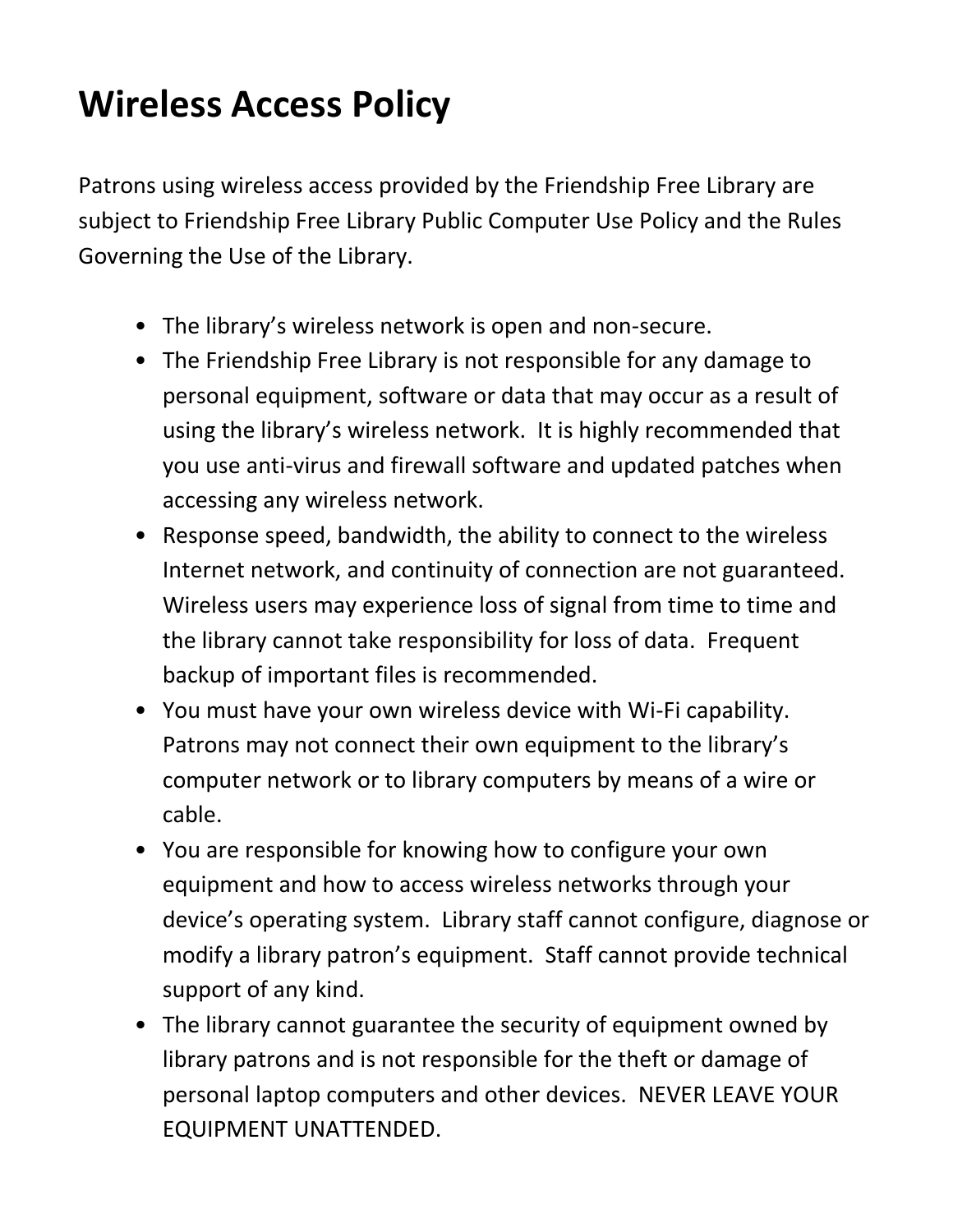- Patrons may connect their wireless devices to any available electrical power outlet, provided the cords do not create a hazard. Patrons may not unplug library equipment, move furniture, or block exits and aisles.
- Headphones must be used in the library when using devices with sound; headphones are not provided by the library.

The Friendship Free Library reserves the right to prohibit anyone from accessing the wireless network if that person is violating any of the policies or guidelines of the Friendship Free Library.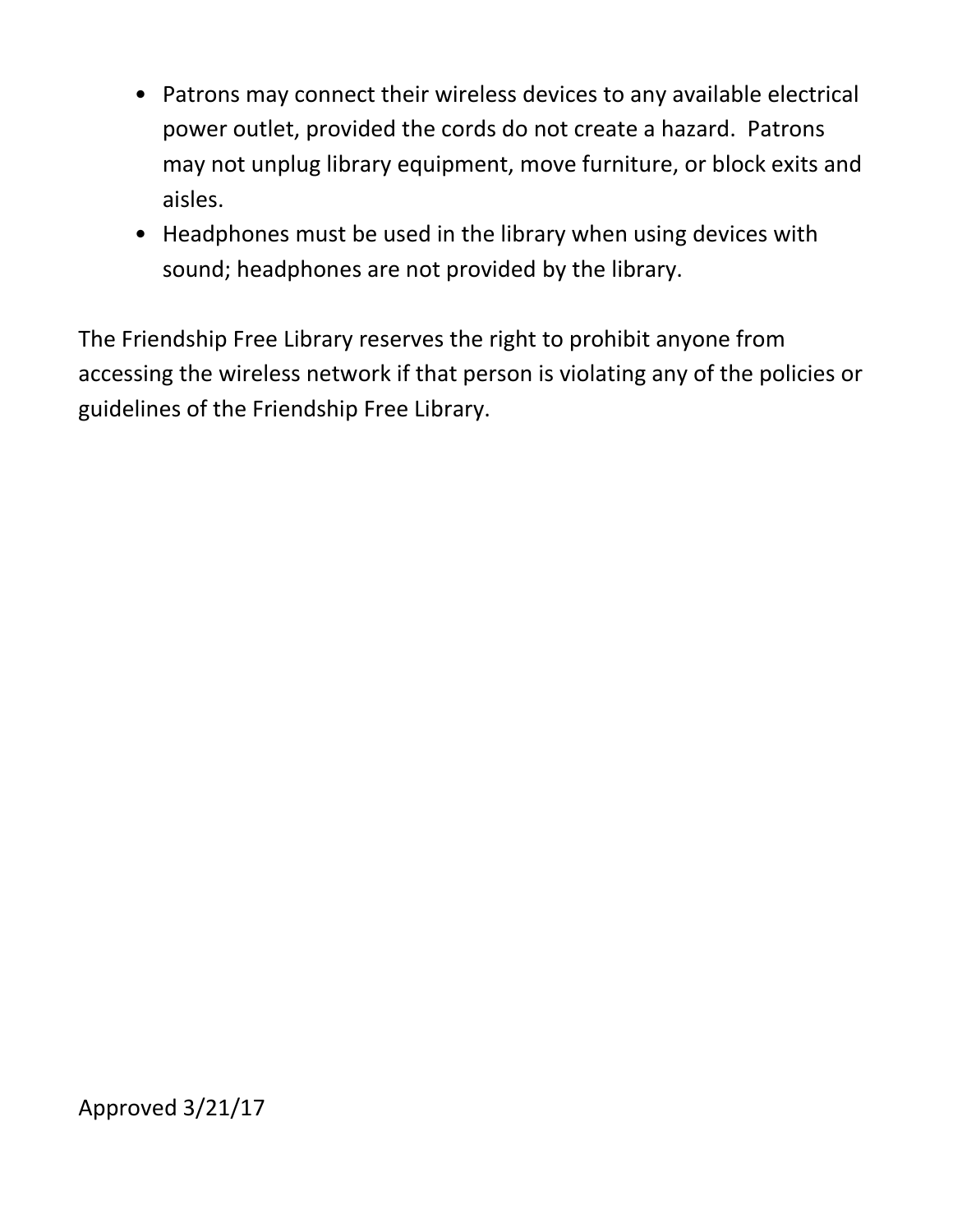## **Printing & Copy Cost Policy**

Patrons will be charged for **ALL** items printed or copied, which includes items that a patron accidentally prints or copies. Patrons who bring in their own paper will still be charged for printing/copying. We cannot print or copy on ledger size, legal size, envelopes, card stock, transparencies, or other nonstandard materials.

- Adult, Young Adult and Juvenile patrons will be charged 20¢ per single page and 20¢ per side when prints or copies are double sided.
- Friendship students who are printing or making copies relative to school work will have no charge for the first five (5) pages, and a 10¢ charge for all additional single pages and 10¢ per side when prints or copies are double sided.
- If you provide your own paper, you will still be charged 20¢ per single page and 20¢ per side for double sided prints or copies.
- If you accidentally print or copy pages you do not want, you will still be charged 20¢ per single page and 20¢ per side when prints or copies are double sided.
- If you do not want to accidentally print extra pages, please ask for assistance from the library staff.
- If you do not want to accidentally copy extra pages, or have pages facing the wrong direction, please ask for assistance from the library staff.
- The library staff reserves the right to ask patrons what they are printing off the computer and copying at any time.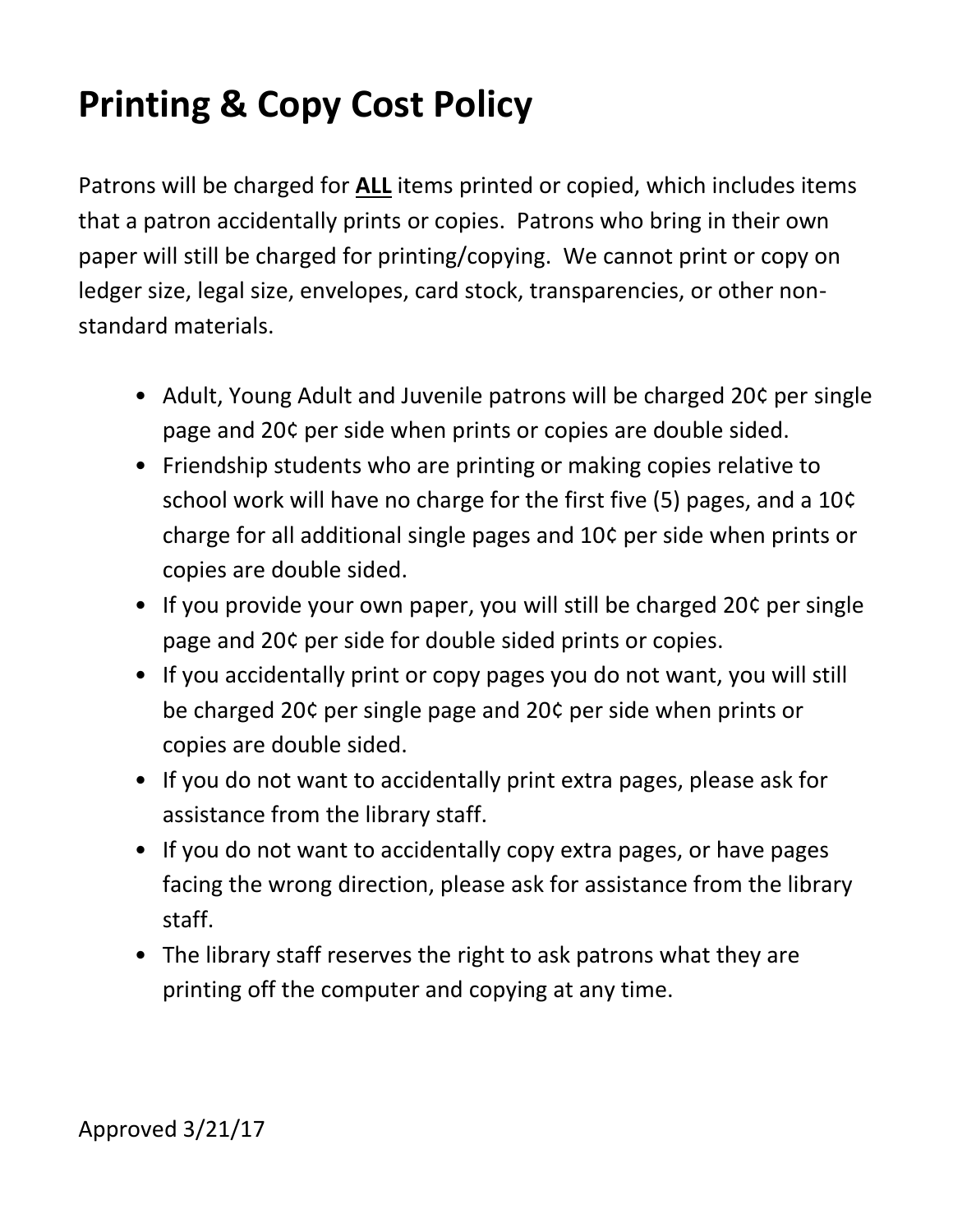#### **Collection Development**

#### **Selection of Materials**

- Materials selected for the collection are intended to offer a wide range of subjects, a choice of formats and treatments, and a varying level of complexity so that most individual library needs can be met and service given to individuals of all ages. Selection of materials for adult, young adult and juvenile materials is done from published reviews, annual lists of recommended titles, subject bibliographies, customer requests, publishers' catalogs and the considered judgment of the staff.
- In selecting materials, the contribution they make to the education of the reader, their aesthetic or inspirational value, potential demand, usability, price and needs of the community are considered. Many works important in our culture contain isolated elements to which some individuals may object. Our selection is guided by the value or impact of the entire work transcending the specific words, phrases, or incidents of which it is made.
- Selection decisions are not influenced by the possibility that material may be accessible to use by children. The responsibility for the reading, listening and viewing of library materials by children rests with their parents, legal guardians or caregivers. Selection of any material for the library's collection does not constitute an endorsement of its contents.
- All materials will be kept on open shelves except items that are in poor physical condition, are extremely rare or expensive, are subject to mutilation or are duplicates.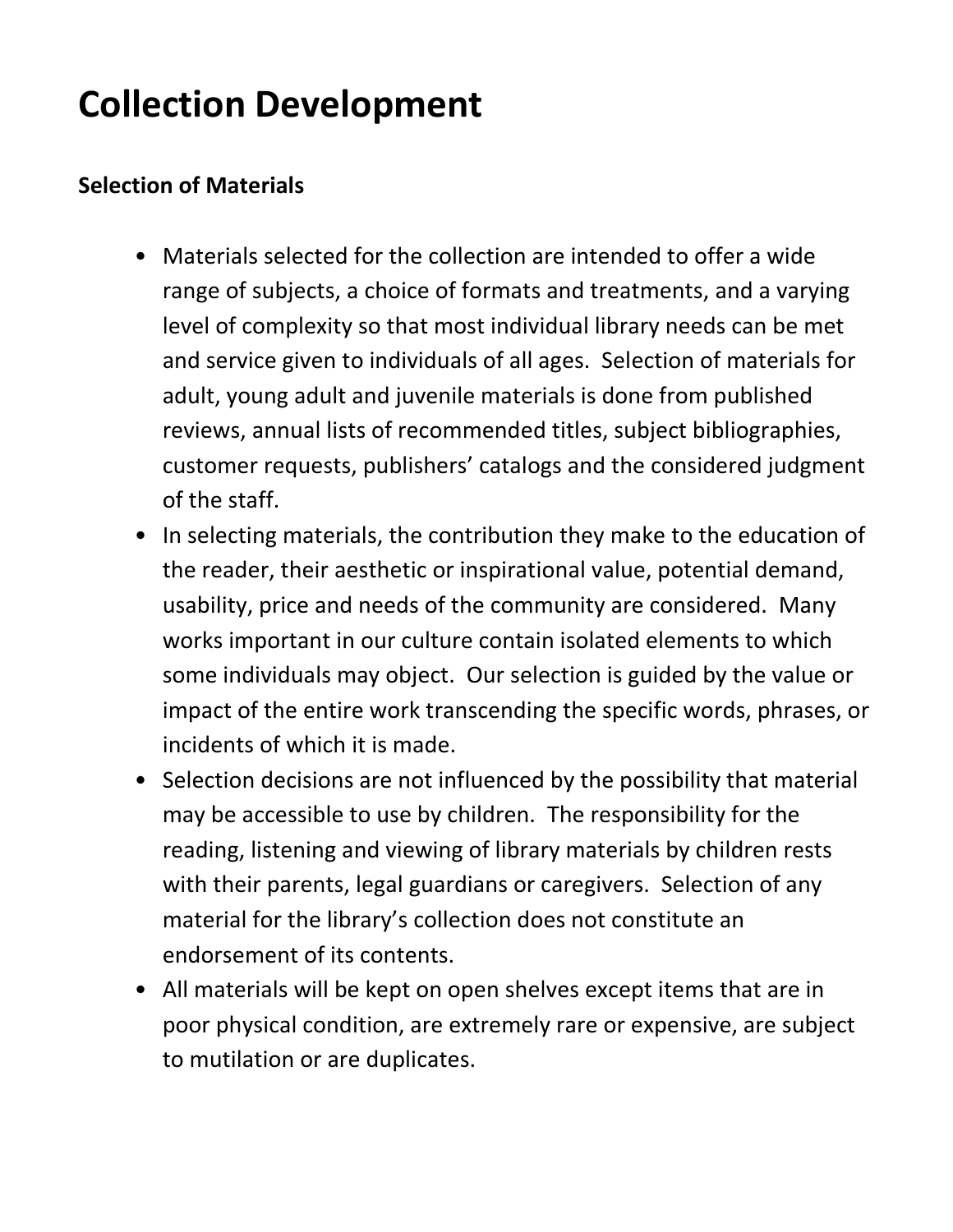#### **Maintaining the Collections**

• Selection is only one aspect of collection development. Rigorous attention must be given to assessing the need for adding, replacing, repairing and discarding materials in every collection. Librarians are expected to use good judgment to remove from the collection whatever no longer serves a need, damaged and out-of-date items, materials for which there has been no use in a given period of time, and those lost by users. Replacement or substitution of these materials reintroduces the selection process.

#### **Gifts, Memorials and Money Donations**

• The Friendship Free Library is appreciative of materials offered as gifts and memorials, but it reserves the right to evaluate, keep, transfer to another library, sell or discard these materials. Materials that are duplicates of what is in the library's collection or that are not in keeping with the foregoing statements in selection of materials, may be refused, discarded, or sold. The library cannot appraise gifts for their value for tax purposes or other purposes. In the case of a money donation for a gift or memorial, the library staff will assist the donor in selecting material suitable as a gift and a memorial. All gifted or memorial books will be kept on the shelves for a minimum period of ten (10) years. After ten (10) years all gifted and memorial books can be discarded at the discretion of the director.

The Friendship Free Library feels strongly that intellectual freedom, the freedom to view, the freedom to read and reach decisions independent of coercion or censorship of any kind is extremely important and the basic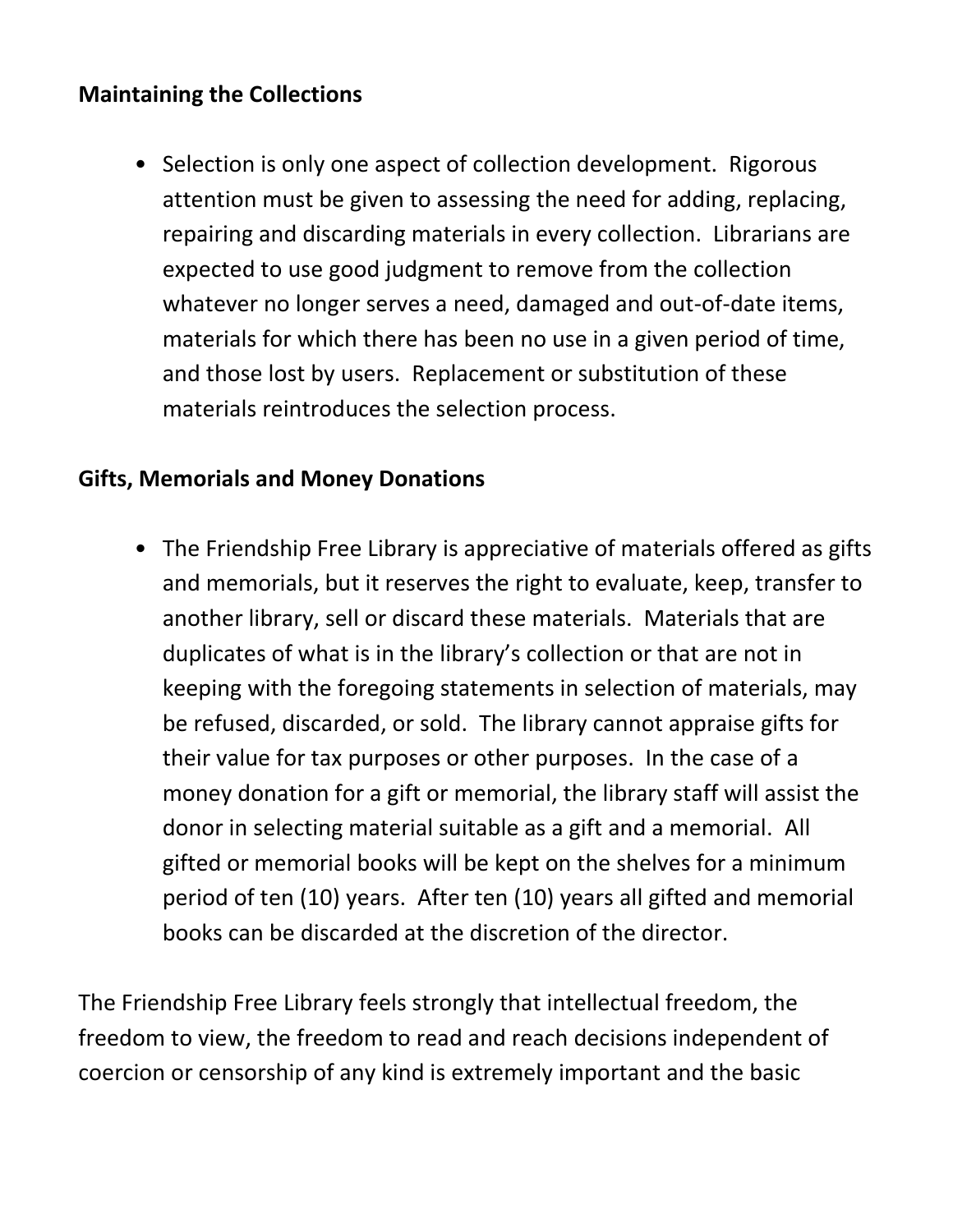privilege of all the library's patrons. Censorship or parochial thinking is not appropriate to an institution dedicated to preserving free expression of ideas and the search for the truth.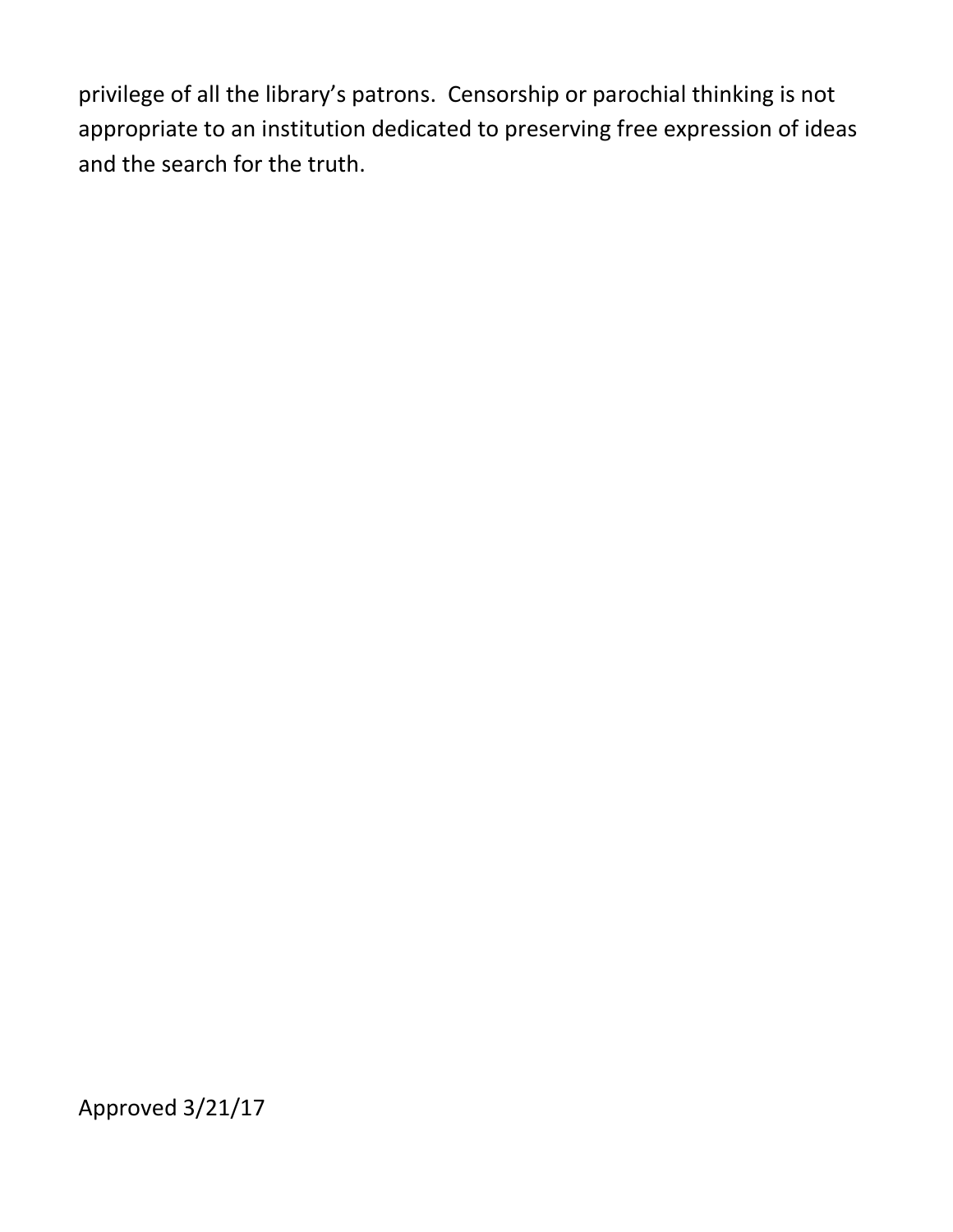#### **Book Check-Out Policy**

- Patrons can only use their cards (not cards that belong to their children, spouse, sibling or friend) to check out books.
- The number of books that **adult patrons** may check-out is unlimited.
- The number of books that **juvenile patrons** may check-out is four (4).
- No more than two (2) new books may be checked-out by **juvenile patrons**.
- The loan period for all books checked-out of the library is two (2) weeks.
- If you cannot return the book within the two (2) week period, you can have same renewed for another two (2) week loan period.
- A five cent (5¢) fee will be charged per day for books not returned within the two (2) week loan period.
- If there are pieces that go with a book when checked-out from the library, make sure all pieces are returned with the book when same is returned to the library.
- All books checked-out from the library should be returned in the same condition they were in when they left the library.
- If a book is returned damaged, the patron will be responsible for replacement of that book. The patron can either purchase a replacement book themselves, or pay the library the replacement cost directly.
- If you have fines that are \$5.00 or higher, you will not be permitted to check-out books from the library.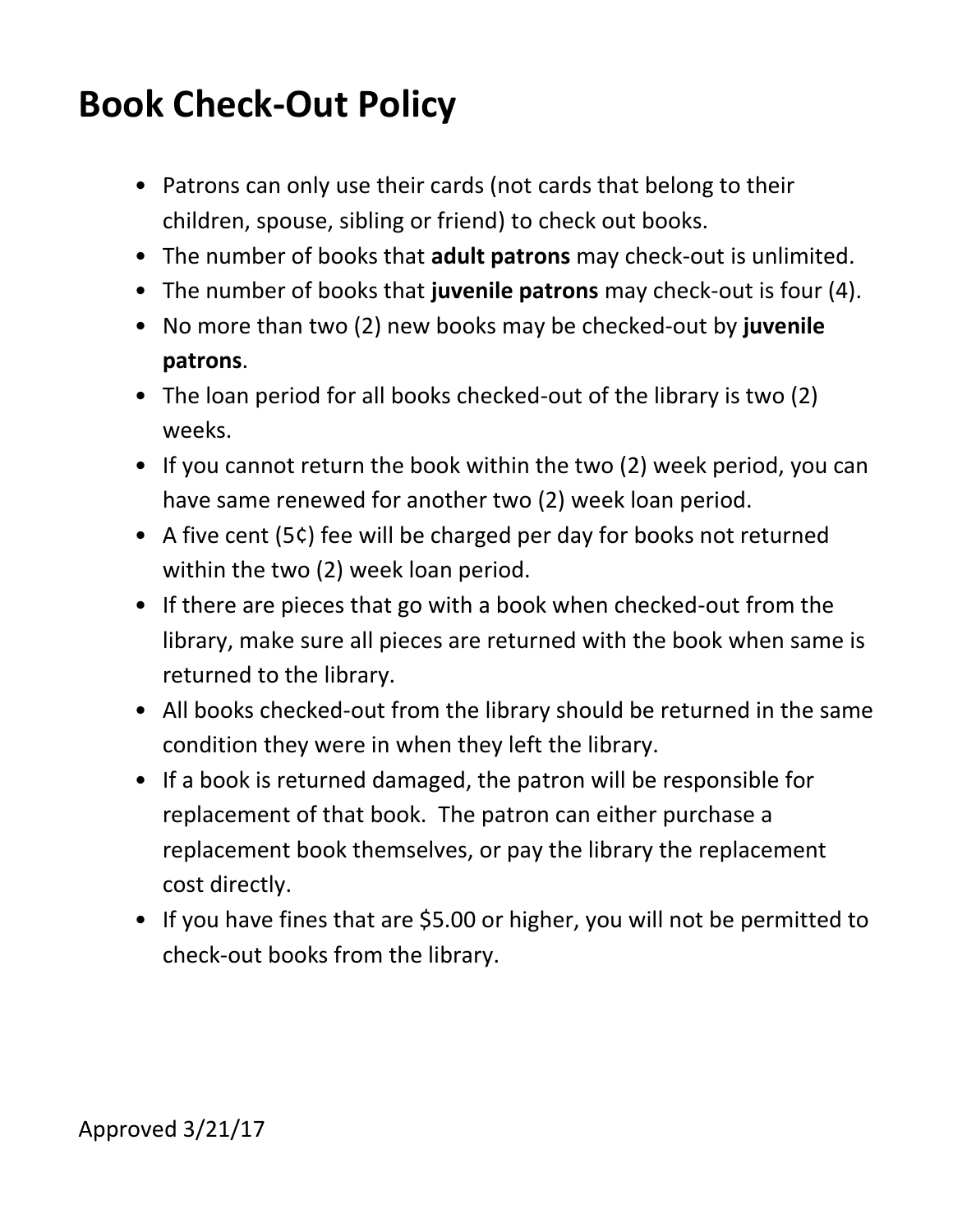#### **DVD Check-Out Policy**

- Patrons can only use their cards (not cards that belong to their children, spouse, sibling or friend) to check out DVD's.
- The number of New Release DVD's that **adult patrons** may check-out is one (1).
- The total number of DVD's that **adult patrons** may check-out is five (5).
- The number of New Release DVD's that **juvenile patrons** may checkout is one (1).
- The total number of DVD's that **juvenile patrons** may check-out is two  $(2).$
- The loan period for all DVD's checked-out of the library is one (1) week.
- If you cannot return the DVD within the one (1) week period, you can have same renewed for another one (1) week loan period.
- A twenty-five cent (25¢) fee will be charged per day for DVD's not returned within the one (1) week loan period.
- If there is more than one (1) DVD in a case when checked-out from the library, make sure all DVD's are in the case when same is returned to the library.
- All DVD's checked-out from the library should be returned in the same condition they were in when they left the library.
- If a DVD is returned damaged, the patron will be responsible for replacement of that DVD. The patron can either purchase a replacement DVD themselves, or pay the library the replacement cost directly.
- If you have fines that are \$5.00 or higher, you will not be permitted to check-out DVD's from the library.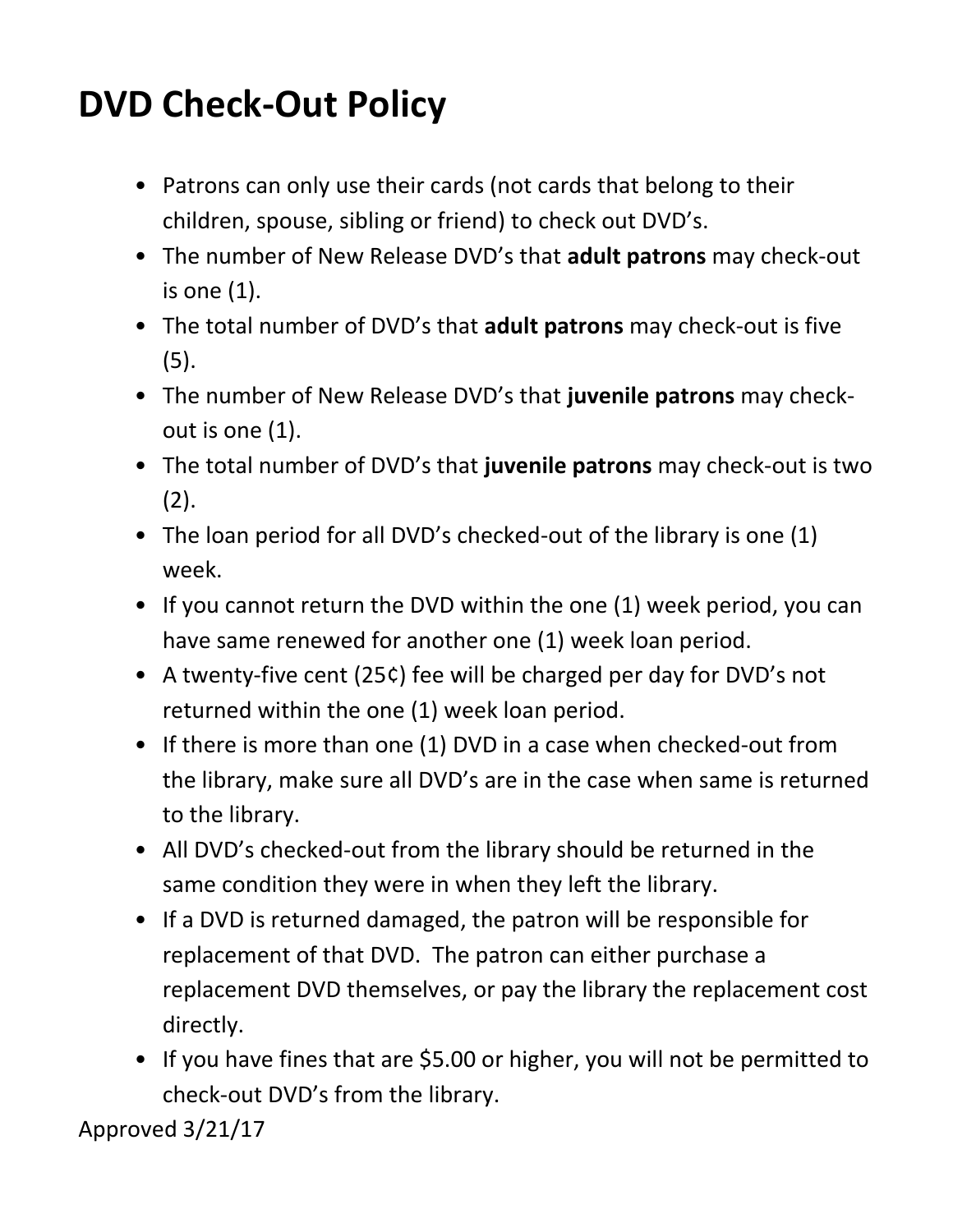#### **Meeting Room/Auditorium/Music Room Policy**

- The downstairs rooms are available to individuals, communityoriented groups, non-profit groups, for-profit groups, who engage in educational, cultural, intellectual, recreational or charitable activities on a first come, first serve basis.
- All groups must have adult supervision at all times.
- For-profit groups and individuals who wish to use the meeting room to educate the public will not be exempted from the not-for-profit requirement.
- Groups may book the meeting rooms up to six months in advance. The library requests that groups ask for permission to use the space(s) at least one (1) week in advance to ensure that the space will be free. Library-sponsored activities take priority in the use of the room and the library reserves the right to reschedule or cancel meetings.
- Maximum permitted occupancy will not be exceeded. The Meeting Room can legally hold no more than 25 persons. The Auditorium can legally hold no more than 51 persons. The Music Room can legally hold no more than 15 persons.
- Groups booking rooms will need to assume responsibility for setting up chairs, tables and equipment and for returning things to their appropriate place. Groups meeting on a regular basis with special permission to store materials at the library must pick up and store their materials in their designated area so that other groups may use the space. The library will not be responsible for materials/items left out.
- Light refreshments may be served with the permission of the Director. The group is responsible for clean-up and removal of all their trash and debris from the building. Groups may be charged a cleaning fee or be unable to use the rooms again if the rooms are not left clean.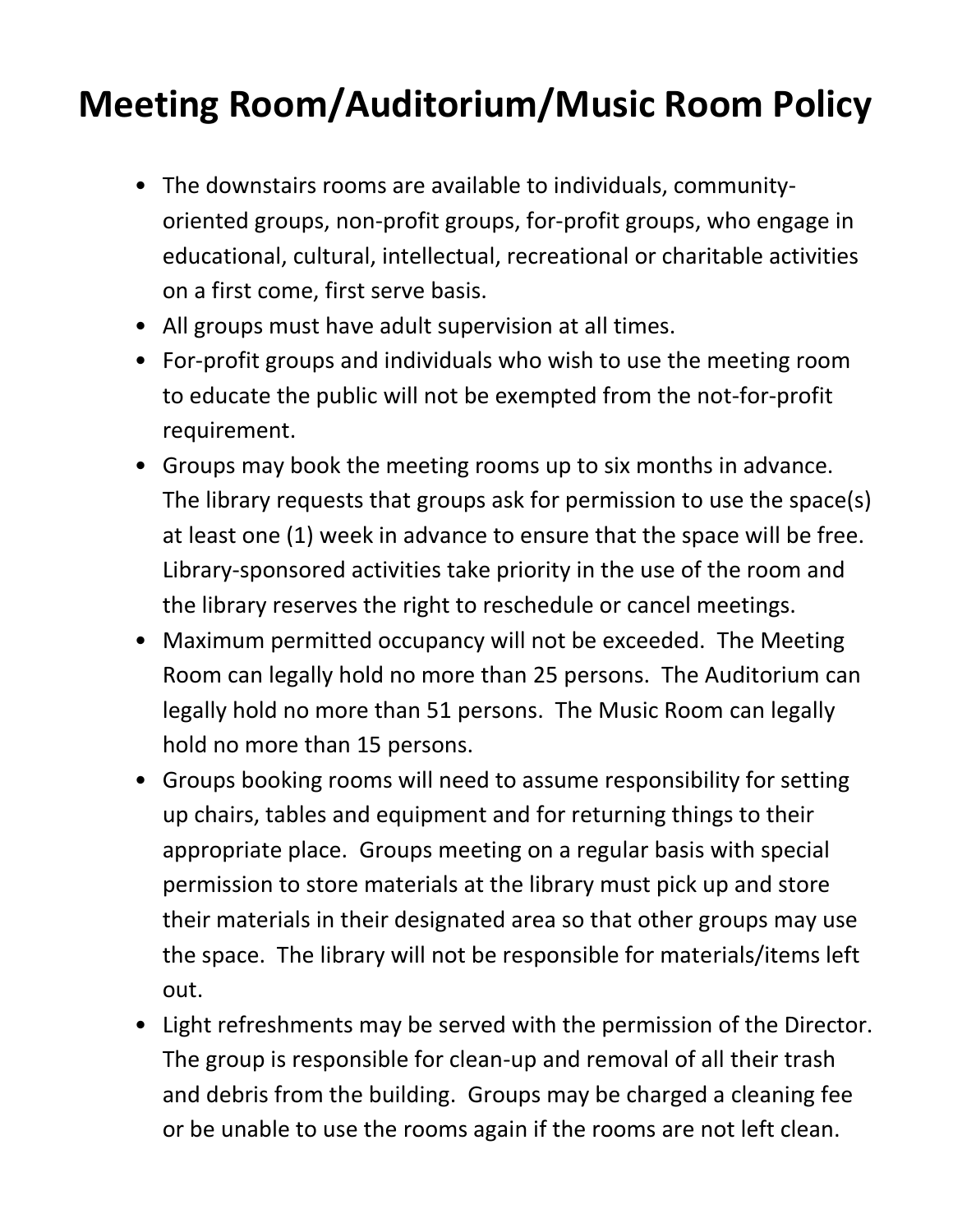- Groups holding meetings assume responsibility for any damage to the room or its contents. The library assumes no responsibility for loss, damage, or liability that may arise through use of the facility.
- Community rooms, kitchenette area and restrooms are to be left in an orderly manner. Groups may be charged a cleaning fee or be unable to use the rooms again if the community rooms are not left clean.
- The meeting room may be used during library hours until 15 minutes before closing time. Access to the building before the library is open may be permitted with permission from the Director. Groups wishing to stay beyond closing time must receive permission from the Director.
- Meetings that in anyway interfere with the operation of the library or which threaten the safety of library staff or patrons or property will not be permitted. Meetings may not violate the "Rules Governing the Use of the Library." Violation of these regulations may result in denial of permission to use library facilities in the future.
- Groups are responsible for event or program advertising and publicity. The group or organization using the library meeting room/auditorium/music room may not imply that the event or program is sponsored, co-sponsored, hosted or endorsed by the library in any advertising or publicity.
- The Friendship Free Library does not advocate or endorse the viewpoints of meeting room users.
- No smoking is allowed anywhere in the building.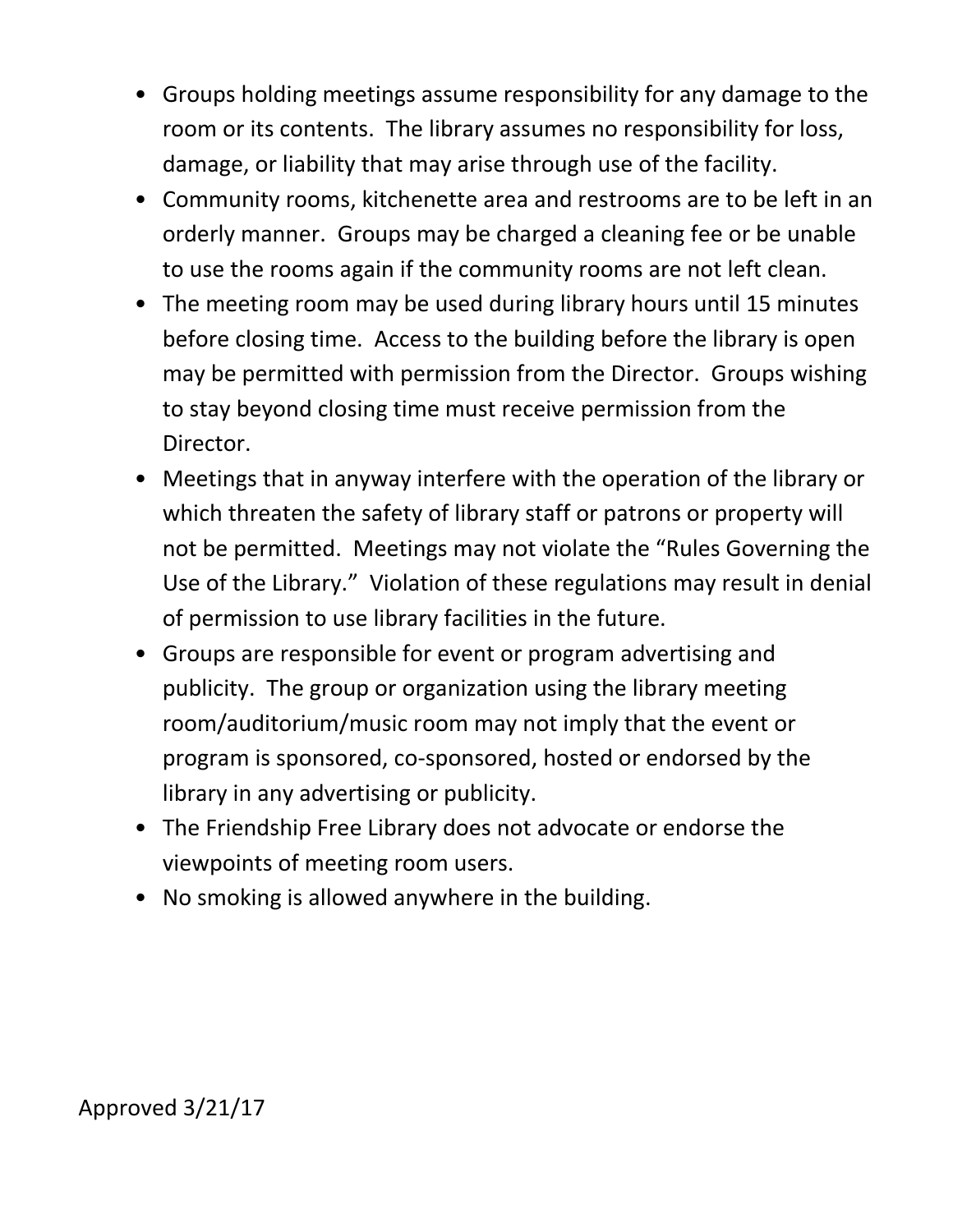# **Food and Drink Policy**

The Friendship Free Library strives to create a welcoming, clean and comfortable environment for all to enjoy. Consistent with that goal, food and drink are not allowed in the library, unless permission is granted by the Director.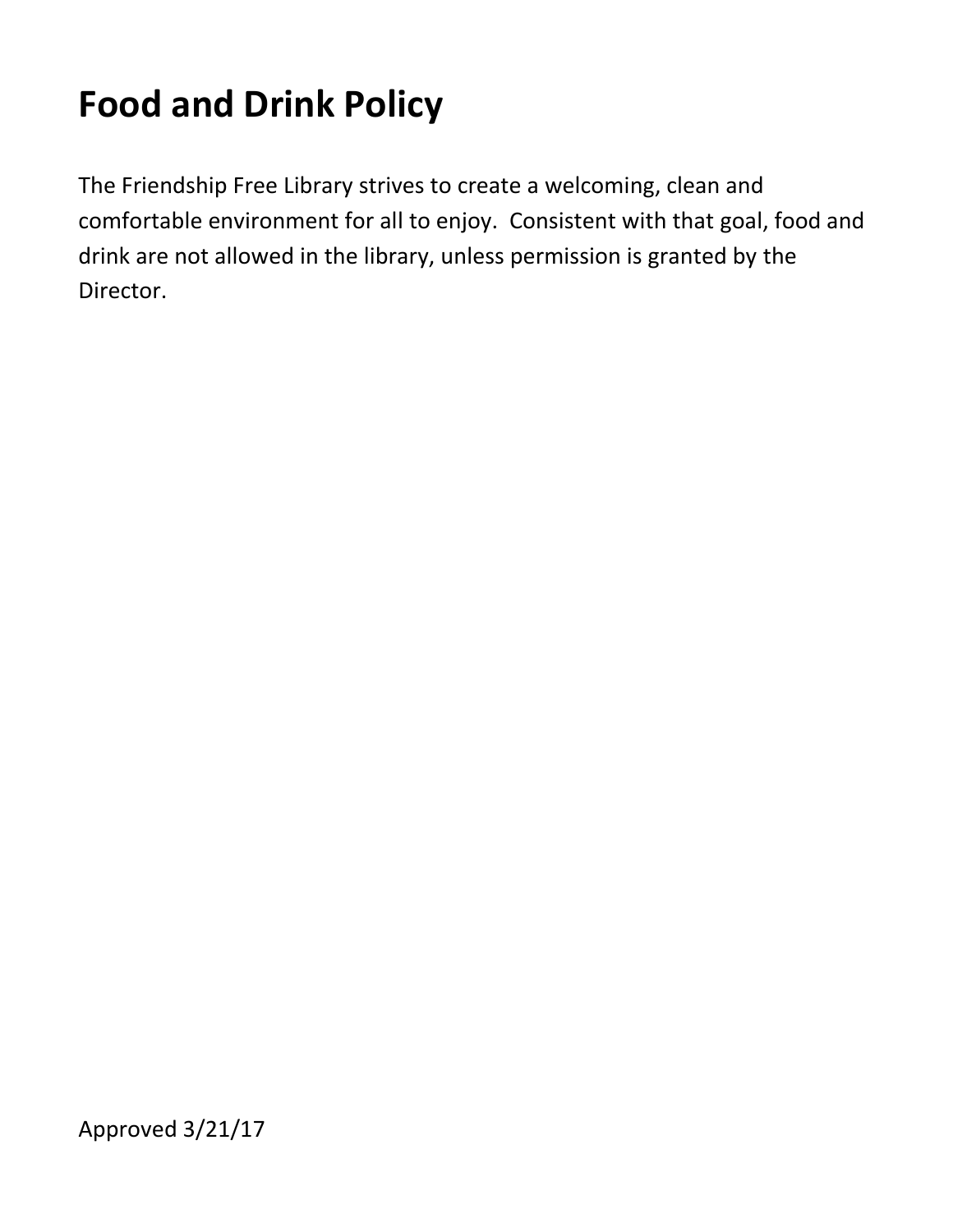# **Confidentiality of Library Records**

Library records, which contain names or other personally identifying details regarding the users of public, free association, school, college and university libraries and library systems of this state, including but not limited to records related to circulation of library materials, computer database searches, interlibrary loan transactions, reference queries, requests for photocopies of library materials, title reserve requests, or the use of audiovisual materials, films or records, shall be confidential and shall not be disclosed except that such records may be disclosed to the extent necessary for the proper operation of such library and shall be disclosed upon request or consent of the user or pursuant to subpoena, court order or where otherwise required by statute. Homeland Security supersedes the right of privacy in matters of safety and security.

New York State, CPLR Rule 4509, as amended in 1988.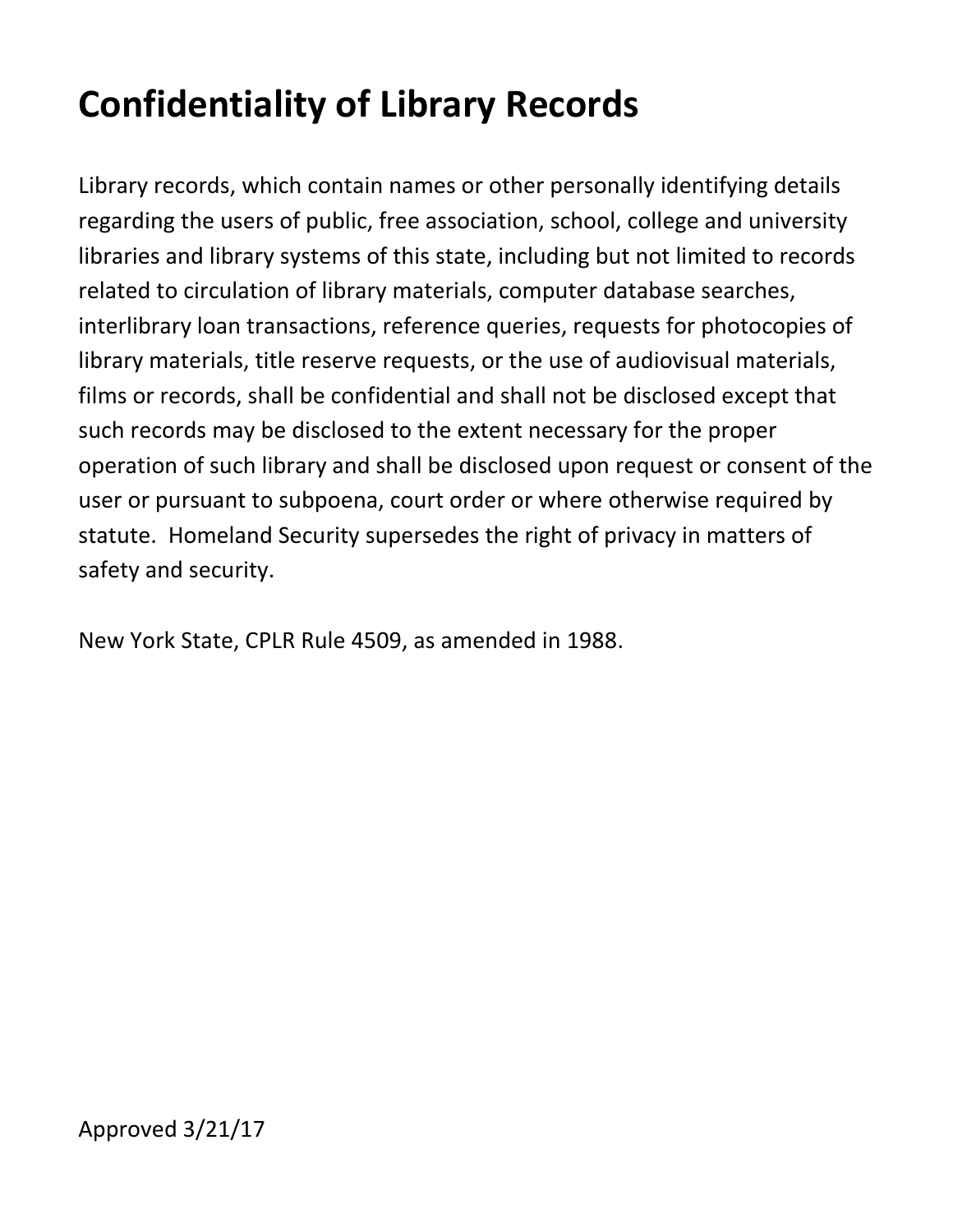#### **Posting on Public Bulletin Board**

- Items for posting may promote non-profit civic, cultural, educational, recreational and charitable organizations and events. Items for posting may not be for personal or commercial advertisements.
- Items for posting must be approved by the Director.
- Items may be posted for three (3) months or as long as valid depending on available space. Library personnel will remove and discard outdated materials. Items may be repositioned and older materials removed as space is needed for new items. Library personnel cannot return posters or flyers that have been displayed.
- Posting or distribution of materials by the library does not indicate endorsement of issues, events, or services promoted by those materials.
- Library sponsored activities may be posted in other locations.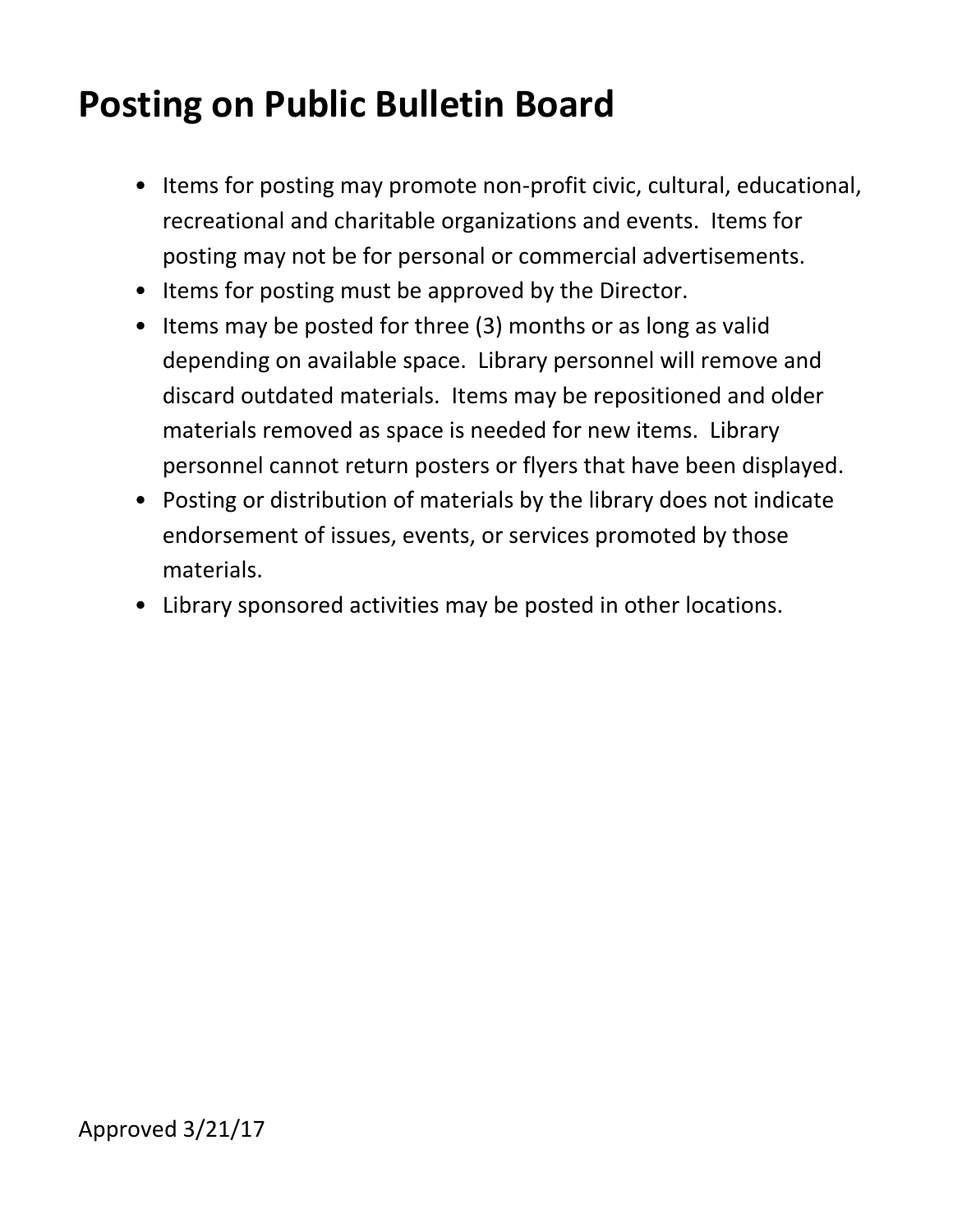#### **Literature Distribution**

- Distribution of literature and materials by the library does not indicate endorsement of issues, events, or services promoted by those materials.
- Literature for distribution must be approved by the library Director. Library personnel will place items in an area designated for free literature distribution.
- Items left without permission will be removed and discarded.
- The library cannot accept display racks that accompany materials.
- Literature may be distributed for as long as valid or as space limitations occur. If space becomes limited preference will be given to events of a timely nature. The library cannot return any undistributed materials.
- The library Director has the right to refuse the distribution of literature or materials.
- A group or individual wishing to conduct a survey or petition in the library must first receive permission from the library Director. Surveys and petitions will be initialed and dated by authorizing library personnel.
- Questions may not violate any of the Rules Governing the Use of the Library.
- Surveys and petitions must clearly state the name, contact address or telephone number of the group or individual collecting the data.
- Surveys and petitions may be placed for a maximum of thirty days. Extensions may be granted at the discretion of the library Director.
- Surveys and petitions must be picked up from the library within five days after last day of data collection.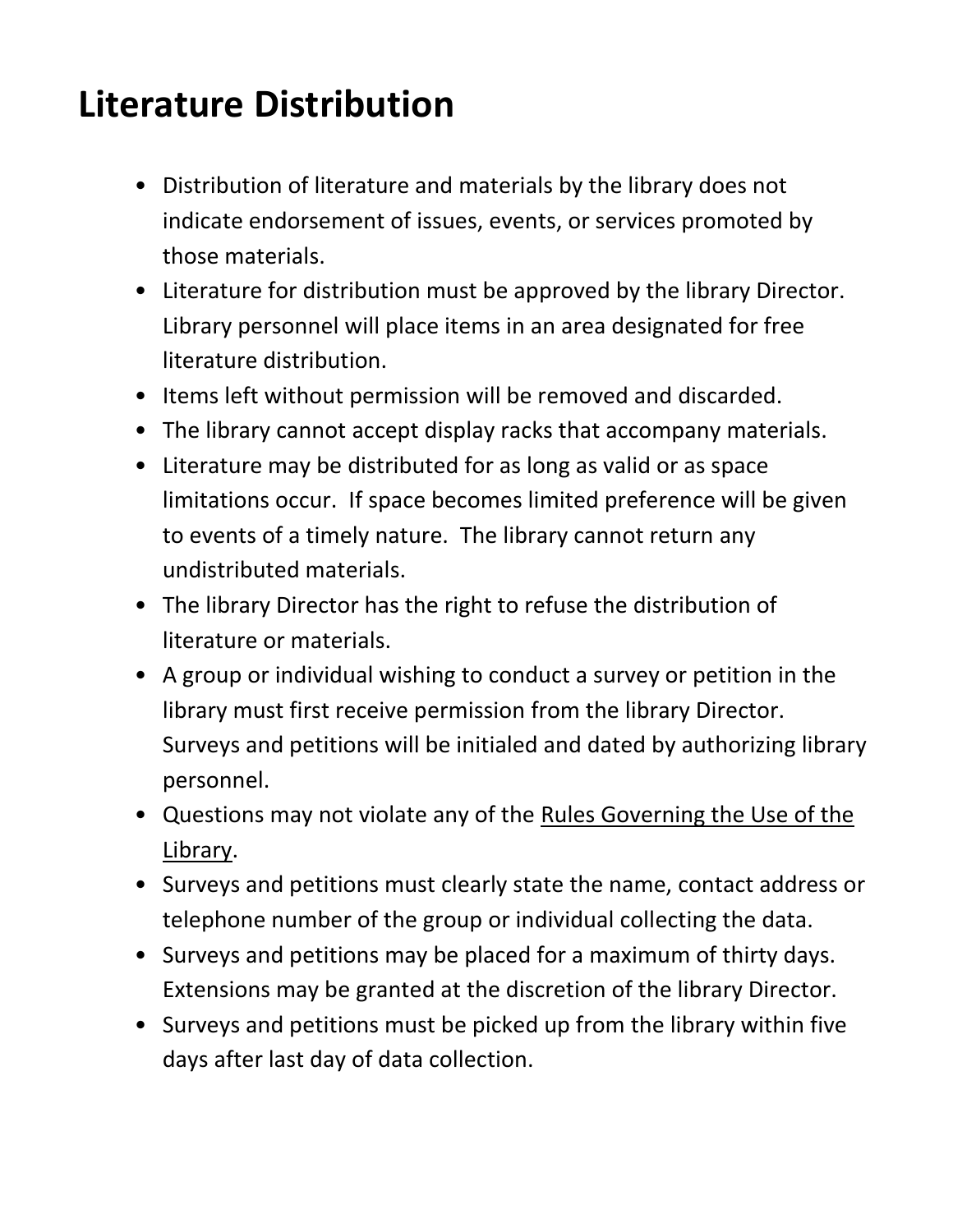• Agreement by the library to allow a survey or a petition does not constitute an endorsement of its content.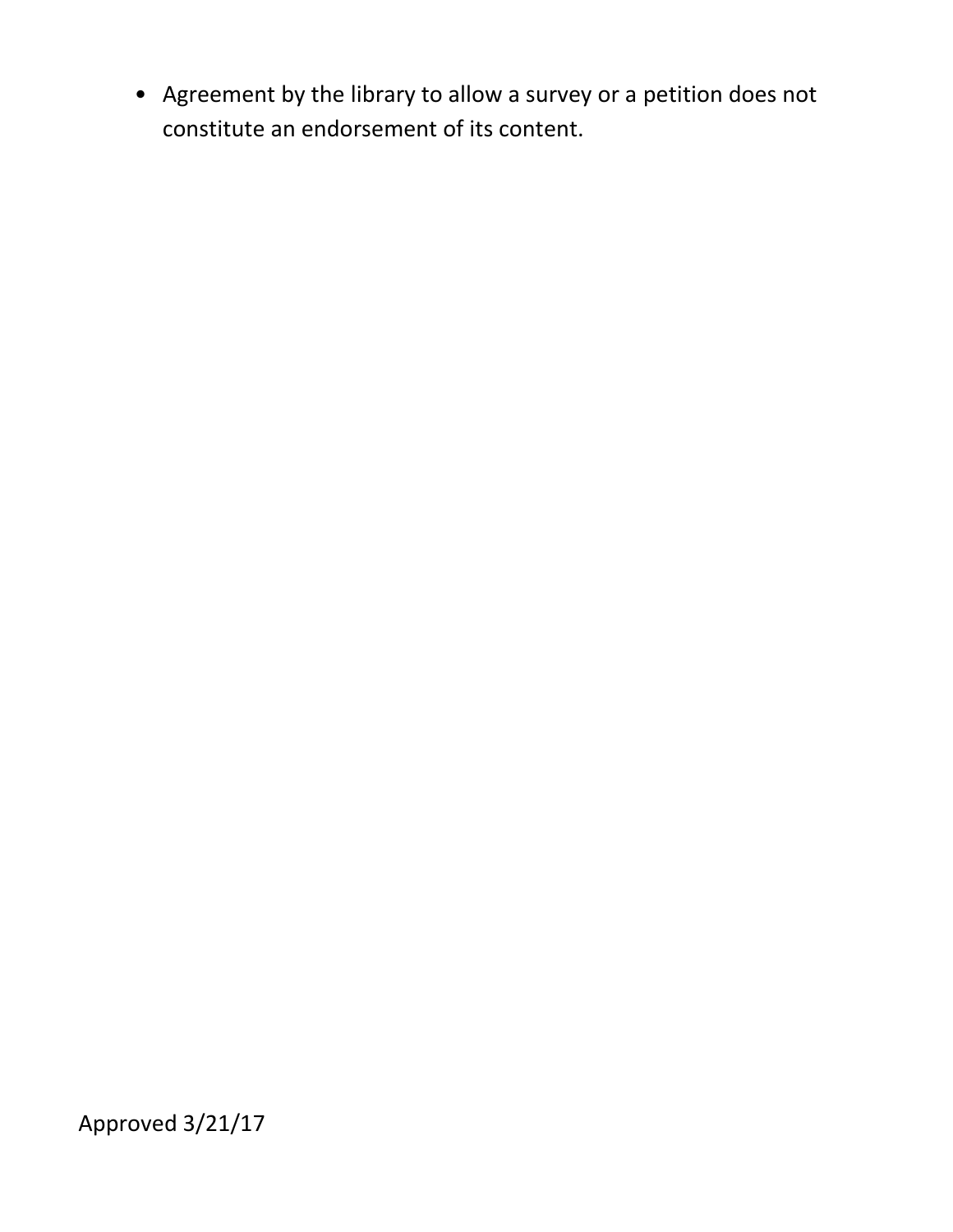## **Used Book Donation**

The Friendship Free Library accepts used books if they can be added to the collection or they can be sold at the used book sale.

Popular materials such as mysteries, romances, westerns, science fiction and current non-fiction for adults and children sell well.

Items we cannot accept include, but are not limited to:

- Books that are old, musty, dirty, moldy or smelly or that have yellow, brittle, torn, scribbled, or missing pages
- Textbooks
- Non-fiction books older than 10 years
- Encyclopedias
- Incomplete sets
- Magazines that are old, dirty or incomplete
- Newspapers that are old, dirty or incomplete
- Reader's Digest Condensed Books

To donate used items, please bring them to the front desk for inspection. You may request a receipt for tax purposes.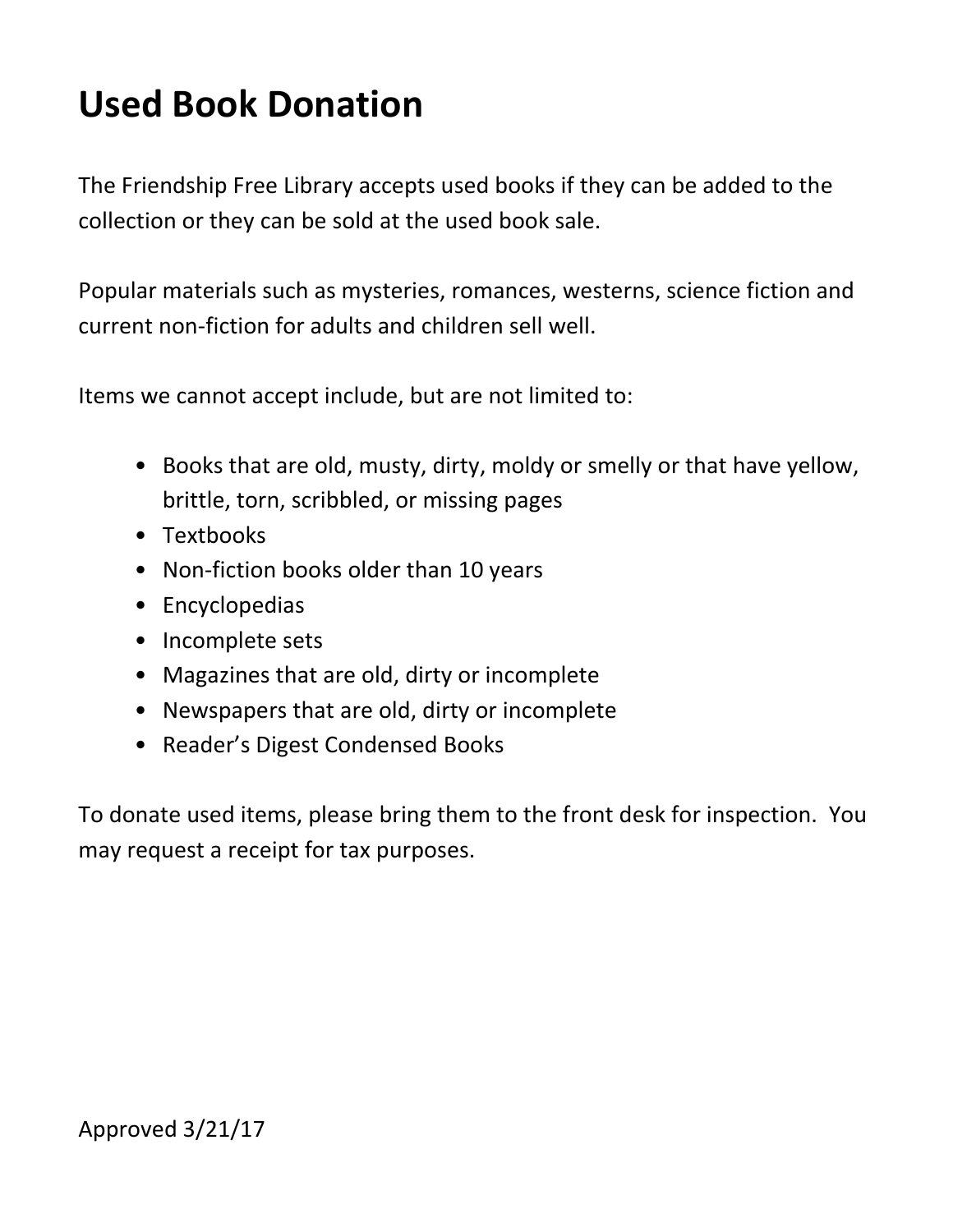## **PATRON COMPLAINTS**

The following are the appropriate steps to be followed when any patron has a complaint, whether or not it is justifiable.

- Talk to the library staff, preferably the director, if available.
- If not resolved, talk to a member of the board.
- Appear at a board meeting.
- The board, in conjunction with the director, will make the final decision.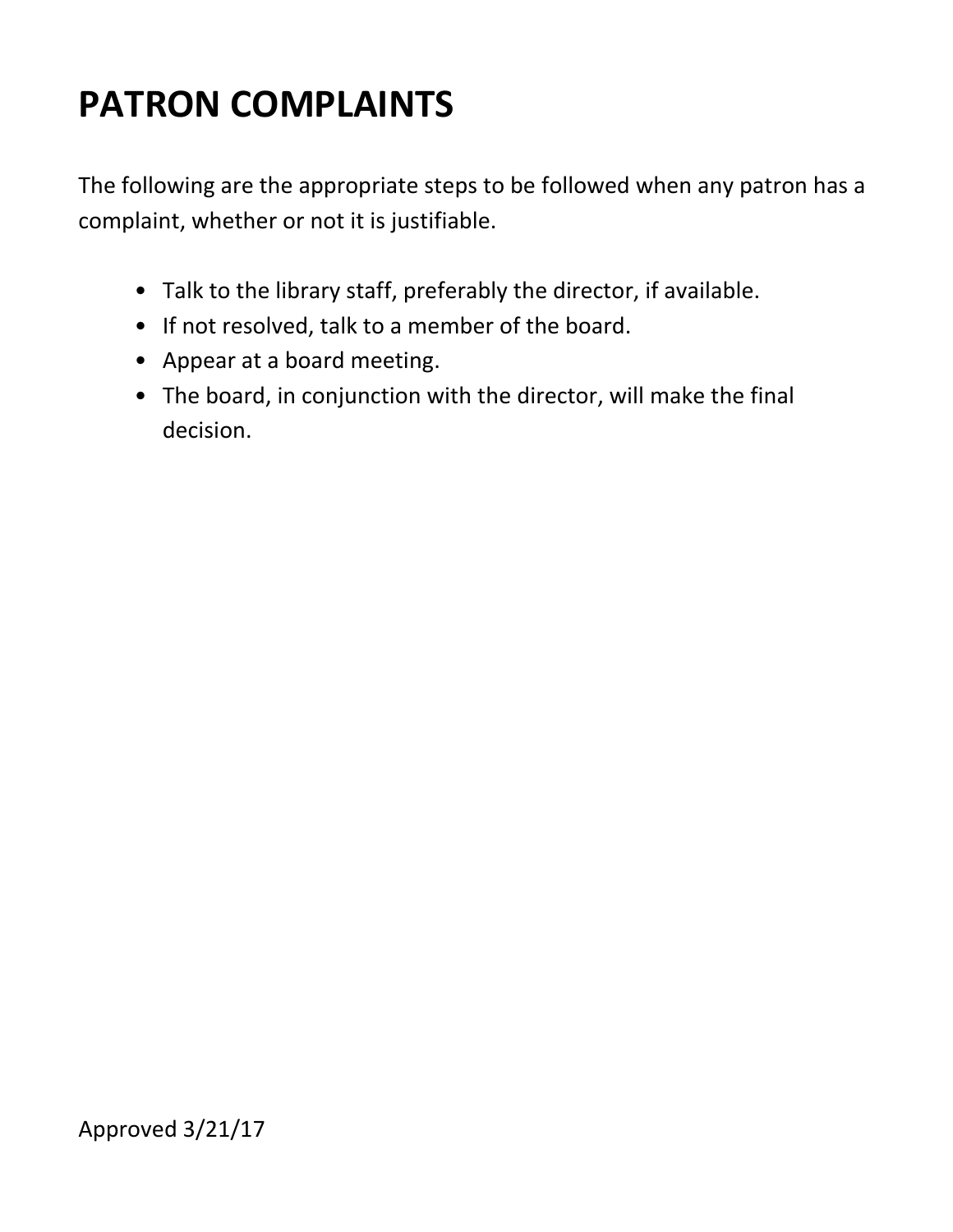### **LIFT POLICY**

- The lift is restricted to patrons who are handicapped, senior citizens or other persons at the staff's discretion.
- The lift is only operated by the staff.
- Wheelchairs may be used in the lift if necessary.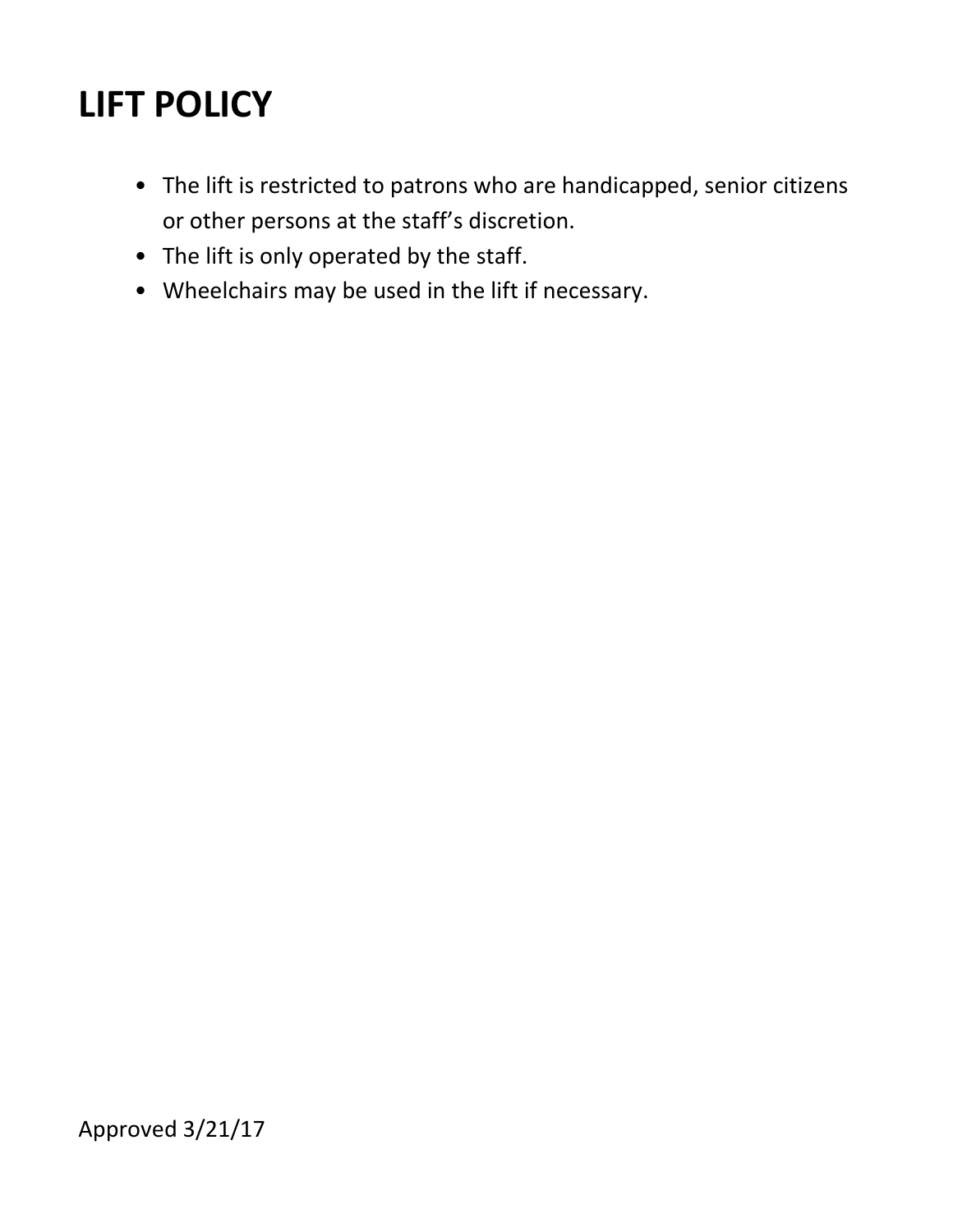### **POLICIES ON POLICIES**

- All policies are subject to review and change.
- Policies shall be reviewed annually.
- New policies will be added as needed.
- Policies shall be voted on by the Board of Trustees. A simple majority of the members present shall carry the vote.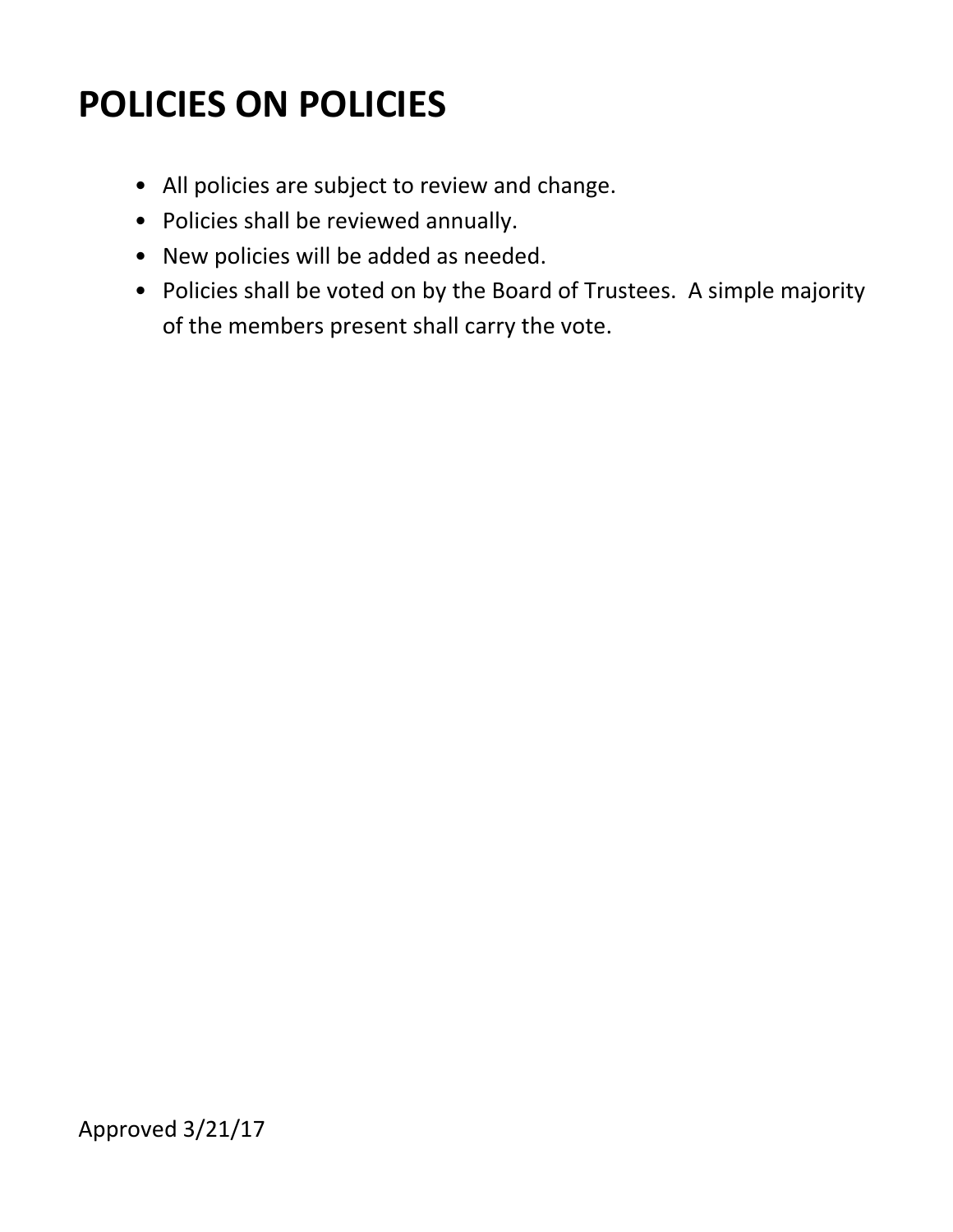# **PLACING A HOLD ON ITEMS FROM OTHER LIBRARIES**

- Patrons can only use their cards (not cards that belong to their children, spouse, sibling or friend) to place holds.
- Patrons have to be residents of Friendship for at least 6 months before a hold can be placed on an item.
- If you have a history of returning your items late, the staff can deny your request to place a hold.
- It is at the discretion of the library staff to place a hold on items for Patrons under the age of 16.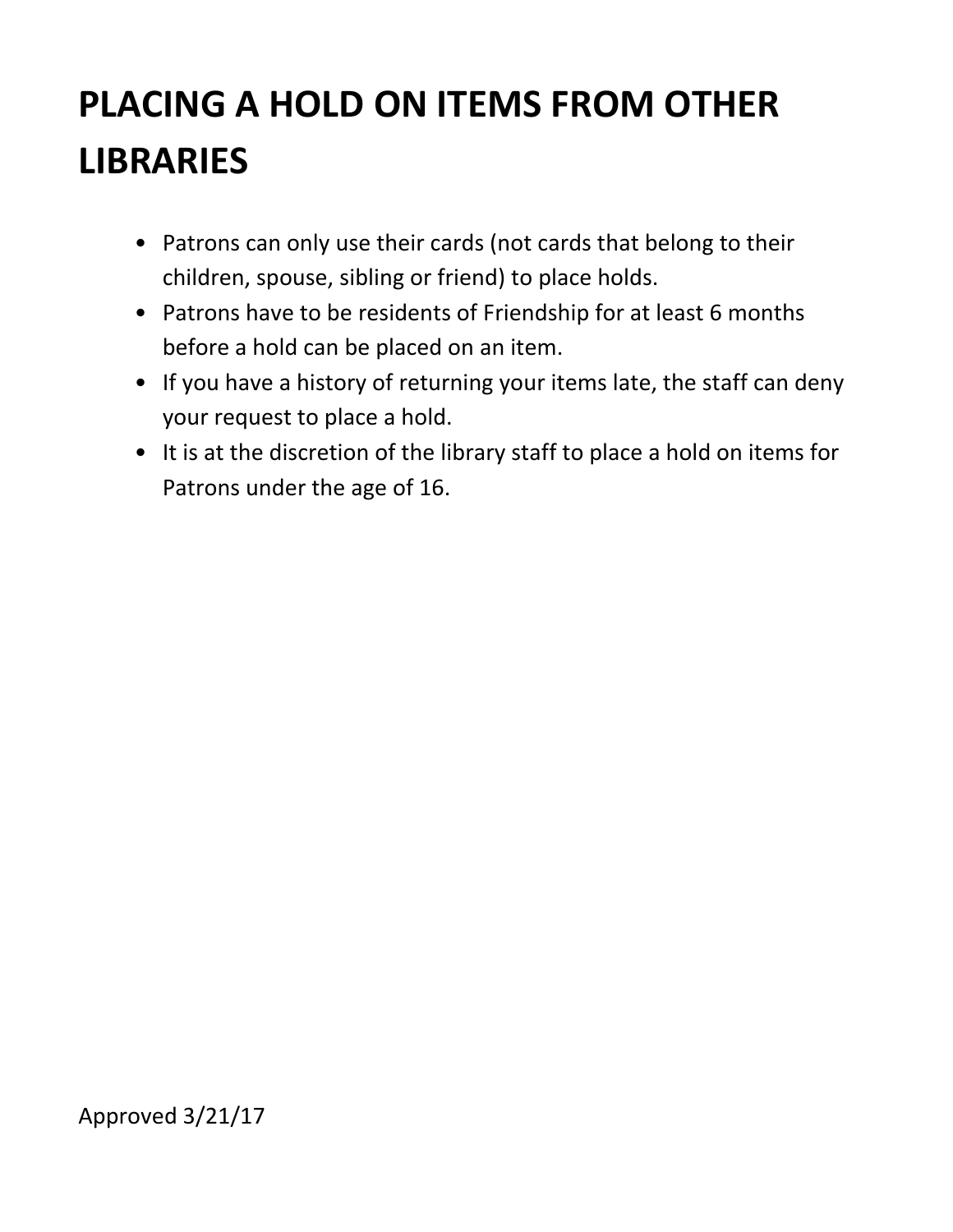#### **NEW CARD POLICY**

- You must be a resident of Friendship.
- You must have proof of residency.
- You must have a valid driver's license, or photo ID.
- You must fill out a library card application.
- Children under the age of 18 must have a parent signature on their library card application.
- You must provide your full name, address, telephone number, and date of birth.
- There is no charge for your first card. If you lose your card and need replacement/replacements there will be a \$1.00 charge.